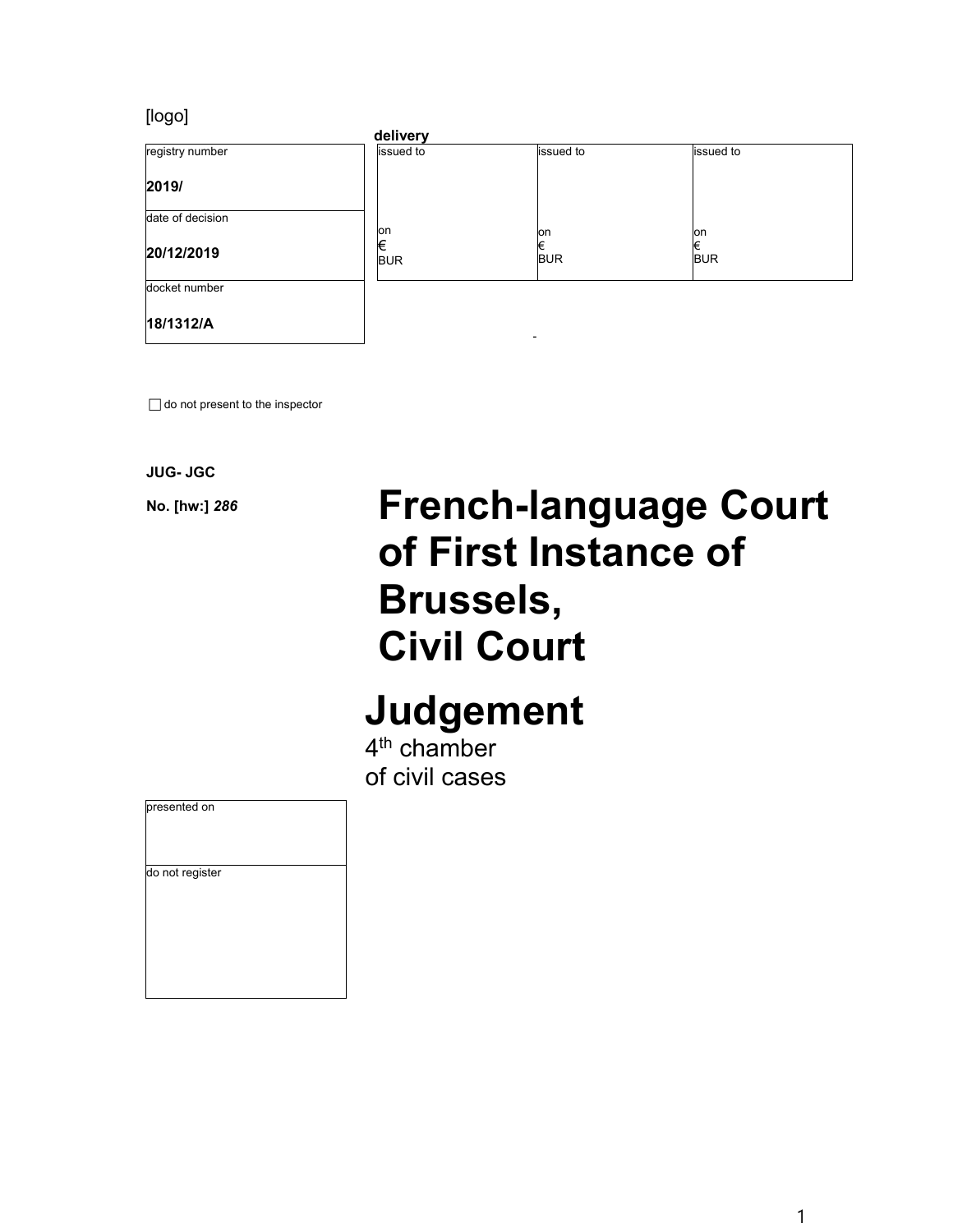#### **Final Adversarial Judgement**

1 summons 1 petition 1 order 7 submissions

#### **IN THE CASE OF:**

The **REPUBLIC OF KAZAKHSTAN,** represented by the Minister of Justice, within the Ministry of Justice, located at 010000 Astana (Kazakhstan), Left Bank, Mangilik El Street 8, House of Ministries, 13;

#### **Claimant,**

Represented by **Maître Nuyts, Arnaud and Maître Hardy, Bruno,** lawyers, with chambers situated at 1000 Brussels, boulevard de l'Empereur, 3; Email: a.nuyts@liedekerke.com; b.hardy@liedekerke.com;

#### **AGAINST:**

- 1. Mr **Anatolie Stati,** domiciled in Moldova, at MD-2008, 20 Dragomirna Street in Chisinau;
- 2. Mr **Gabriel Stati,** domiciled in Moldova, at MD-2008, IA Ghioceilor Street in Chisinau;
- 3. The company under foreign law **ASCOM GROUP S.A.** (Ascom), whose registered office is situated in Moldova, MD-2009, 75 A., Mateevici Street in Chisinau;
- 4. The company under foreign law **TERRA RAF TRANS TRAIDING LTD.** (Terra Raf), whose registered office is situated in Gibraltar, GI-13/1 Line Wall Road;

Having elected domicile at the offices of their bailiff, Maître Sacré, Marc, located at 1081 Koekelberg, avenue de Jette, 32, in their writ of service of 2 January 2018 of the Enforcement Order handed down;

#### **Defendants,**

Represented by **Maître JACMAIN Sophie, Maître VAN DROOGHENBROECK, Jean-François and Maître BRIJS, Stan,** lawyers, with chambers situated at 1000 Brussels, chaussée de la Hulpe, 120; Email: sophie.jacmain@nautadutilh.com; jean-francois.vandrooghenbroeck@nautadutilh.com; stan.brijs@nautadutilh.com;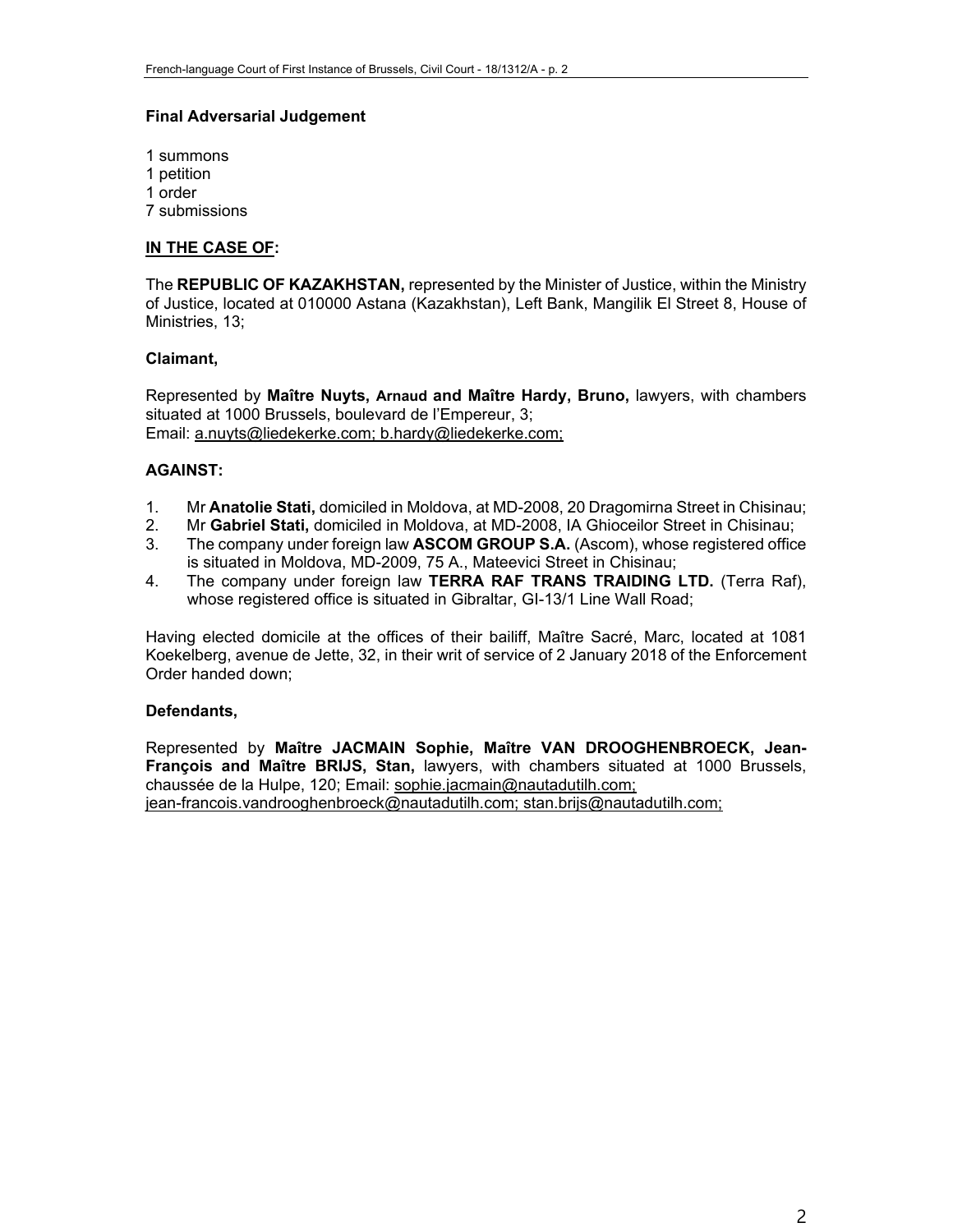#### **\*\* \*\* \*\***

In this case, deliberated on 15 November 2019, the court pronounces the following judgement: Pursuant to the exhibits of the proceedings and in particular:

- the summons for third-party opposition against an enforcement order served on 2 February 2018;
- the order on the basis of Article 747 §1 of the Judicial Code pronounced on 11 July 2018;
- the petition based on an exhibit or a new fact filed at the registry on 9 April 2019;
- the order based on Article 748 of the Judicial Code pronounced on 2 May 2019;
- the principal submissions and the summary submissions and the third additional and summary submissions after formal continuation of the case for the claimant filed at the registry on 30 November 2018, 29 March 2019 and 12 August 2019;
- the initial submissions, the second submissions and the summary submissions and the summary submissions after formal continuation for the defendants filed at the registry on 28 September 2018, 31 January 2019, 17 April 2019 and 28 October 2019;
- $-$  the exhibit files of the parties;

Having heard the parties' counsels in their statements and evidence at the public hearings of 9 and 10 May 2019 and 13, 14 and 15 November 2019;

**\*\*\*\*\*** 

## **I. STATEMENT OF FACTS**

On 17 December 1994, Kazakhstan signed and ratified the Energy Charter Treaty (hereinafter referred to as the "ECT").

Between 1999 and 2003, in order to mine the hydrocarbon deposits located in Kazakhstan, Anatol Stati and his son, Gabriel Stati, invested, *via* the companies Ascom Group S.A. ("Ascom") and Terra Raf Trans Traiding ("Terra Raf"), in two entities under Kazakh law, Kazpolmunay LLP ("KPM") and Tolkynneftegaz LLP ("TNG"). In 2005, the Statis had acquired all the shares in KPM and TNG.

Before being purchased by the Statis, KPM and TNG had been authorised by Kazakhstan to explore and develop various oil fields and gas deposits in the country, under various land use contracts.

In 2006, TNG started construction work on a liquid petroleum gas plant (the "LPG Plant").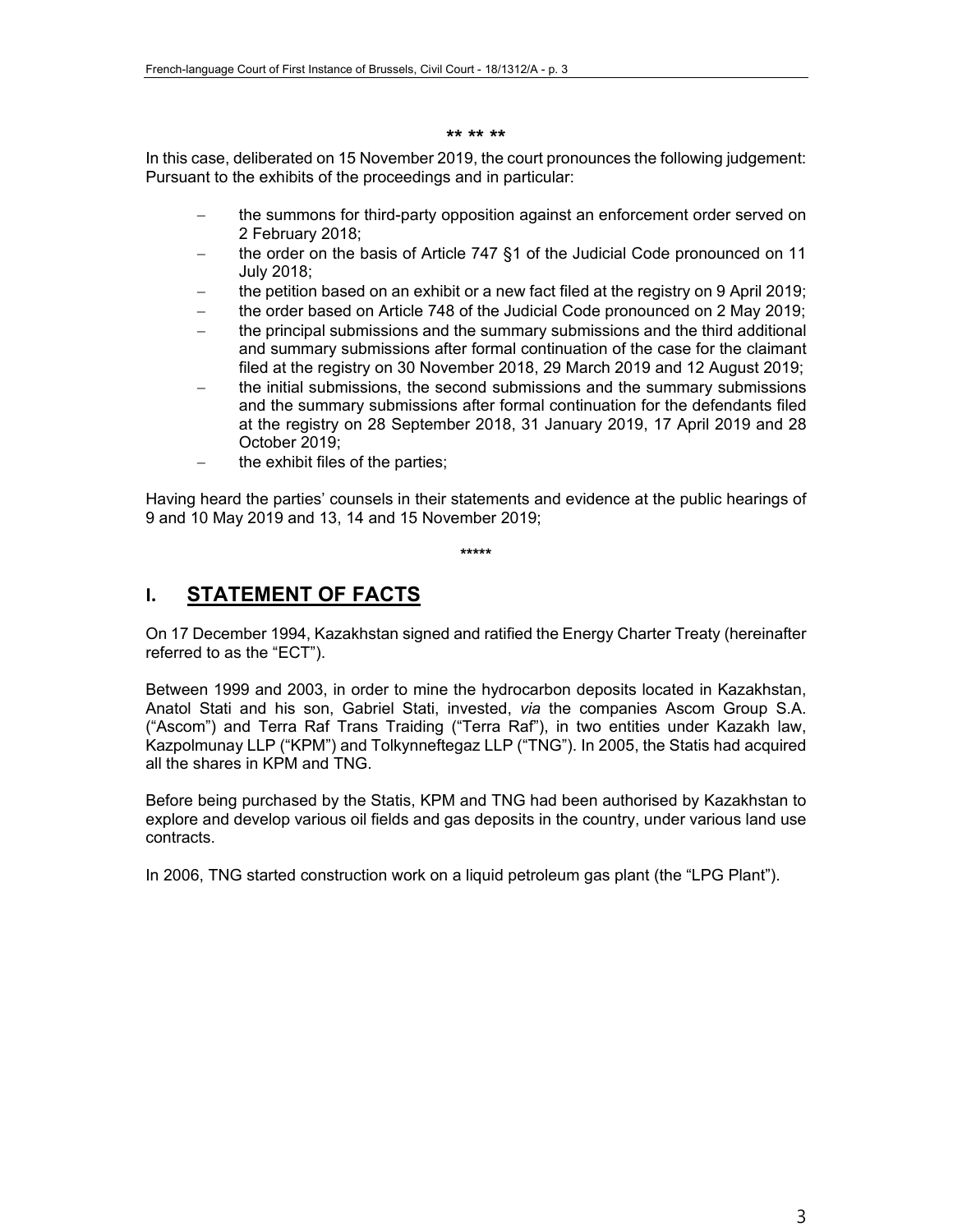In 2007, a first dispute arose between the Statis and Kazakhstan, on the existence of a preemptive right of the company TNG to the benefit of Kazakhstan.

In the summer of 2008, the Statis decided to put the companies KMP and TNG up for sale, as well as the LPG Plant. The operation was called "Project Zenith".

In August 2008, the Statis therefore prepared an Information Memorandum intended to justify the value of the assets put up for sale to prospective buyers. This Memorandum was in particular based on the financial statements of the companies KPM and TNG, including the investment costs of the LPG Plant.

On 29 August 2008, the audit firm KPMG issued a due diligence report on the proposed sale by the Statis.

Still in August 2008, the companies Meridian Petroleum and Total submitted a non-binding offer without commitment for the purchase of the company TNG in charge of the LPG Plant.

On 27 September 2008, the company KazMunaiGas (hereinafter referred to as "KMG"), owned 100% by Kazakhstan, also submitted a non-binding offer.

This non-binding offer stated, inter alia, that "*in making our non-binding offer, we made use of the information contained in the Information Memorandum and some publicly available information. Our assessment is subject to confirmation of the reality of this information and these assumptions during the second phase through review of documents and meetings to be held*" (exhibit 8.13, p.3, Kazakhstan's file, free translation not contested). This non-binding offer also stated that without complete information, the assessment was the result of the weighted average of results obtained by comparative method and by cost method.

In October 2008, Kazakhstan initiated a financial investigation to determine whether the companies KPM and TNG indeed comply with the laws on exportation taxes and had the required licences for the operation.

In November 2008, Kazakhstan carried out a full tax audit of KPM and TNG for previous years until 31 December 2007.

In 2009, Kazakhstan wanted to retake possession of the assets and rights of the company TNG, in particular, by cancelling Terra Raf's authorisation to buy out TNG.

By letter dated 18 March 2009, the Statis made two proposals to Kazakhstan aimed at resolving the dispute between the parties. This letter also stated that in case of refusal by Kazakhstan, the Statis would bring the dispute before the Stockholm Chamber of Commerce (hereinafter referred to as the "SCC") pursuant to the ECT (exhibit 1.15, Statis' file).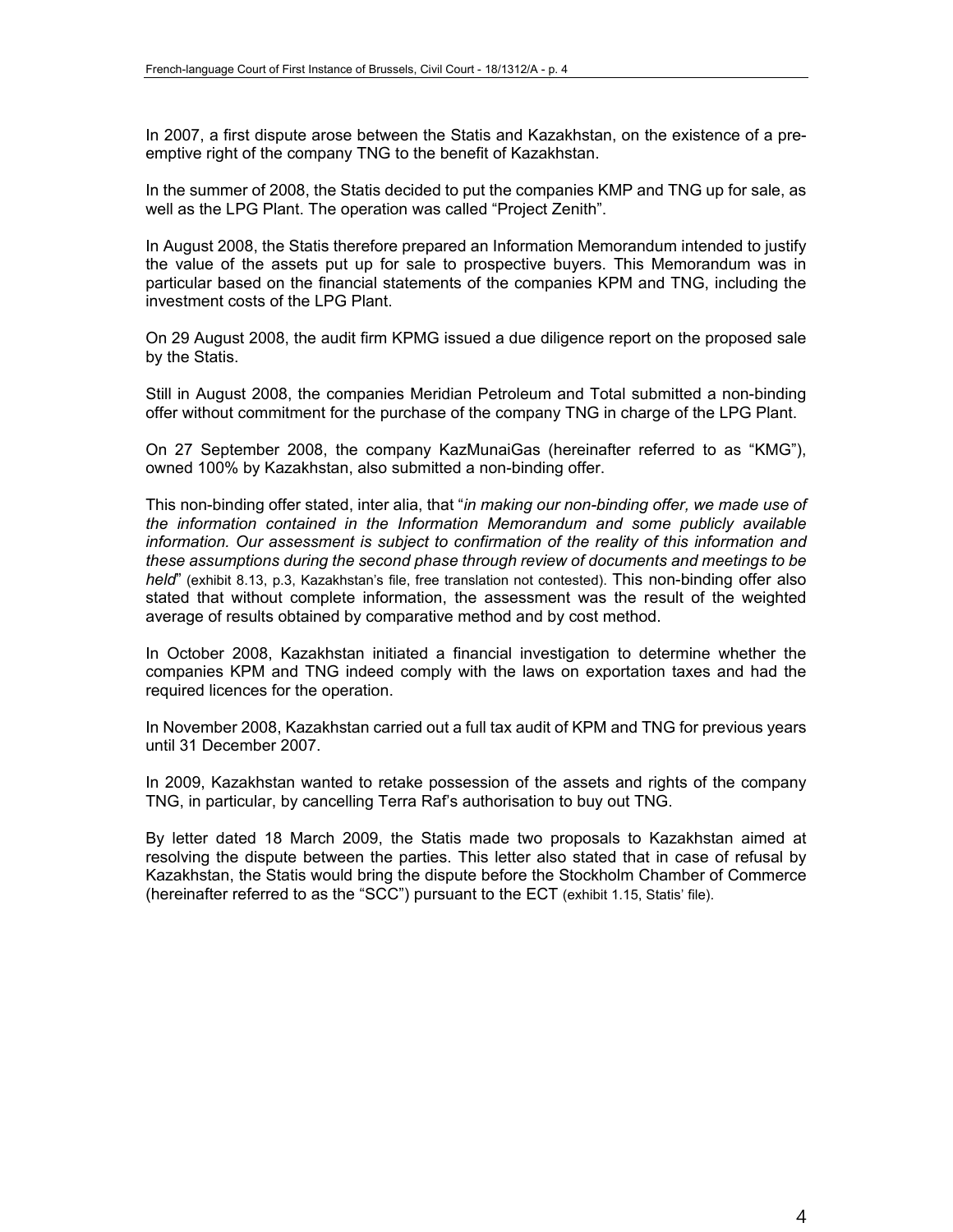A letter sent by the Statis on 7 May 2009 reiterated their intention to bring the dispute before the SCC (exhibit 1.16, Statis' file).

On 16 June 2009, the Statis took out a loan with a group of venture capital investors. The transaction was called the "Laren transaction".

On 26 January 2010, Kazakhstan launched bankruptcy proceedings against the company KPM.

On 21 July 2010, Kazakhstan terminated the land use contracts held by KPM and TNG. The company KMG took over operation of the oil fields.

On 26 July 2010, the Statis filed a request for arbitration with the SCC pursuant to Article 26 of the ECT. In their request for arbitration, they in particular requested that the tribunal should be made up of three arbitrators and that the SCC, in accordance with Article 13 (3) of its rules, should appoint an arbitrator if Kazakhstan does not appoint one.

In a letter dated 5 August 2010, the SCC sent the Statis' request to Kazakhstan. By referring specifically to Article 5 of the rules of arbitration of the SCC's Arbitration Institute, the letter also invited Kazakhstan to send its response by 26 August 2010 at the latest. The letter further specified that the expected response must contain comments on the seat of arbitration and the proposal by the Statis for the appointed arbitrators to appoint the president of the arbitral tribunal (exhibit 1.17, Statis' file).

This letter was received by Kazakhstan on 11 August 2010 (exhibit 1.3, Kazakhstan's file).

On 27 August 2010, the SCC sent a letter of reminder to Kazakhstan requesting a response by 10 September 2010 at the latest and stating that a lack of a response would not hinder the arbitral proceedings. This letter was received by Kazakhstan on 31 August 2010 (exhibit 1.19, Statis' file).

On 13 September 2010, the Statis filed a motion for appointment of an arbitrator by default for Kazakhstan, in implementation of Article 13 (3) of the rules of arbitration of the SCC.

This request was notified by the SCC to Kazakhstan on 23 September 2010.

On 15 September 2010, the SCC informed the parties to the arbitration of its decision to appoint by default Professor Lebedev as arbitrator for Kazakhstan.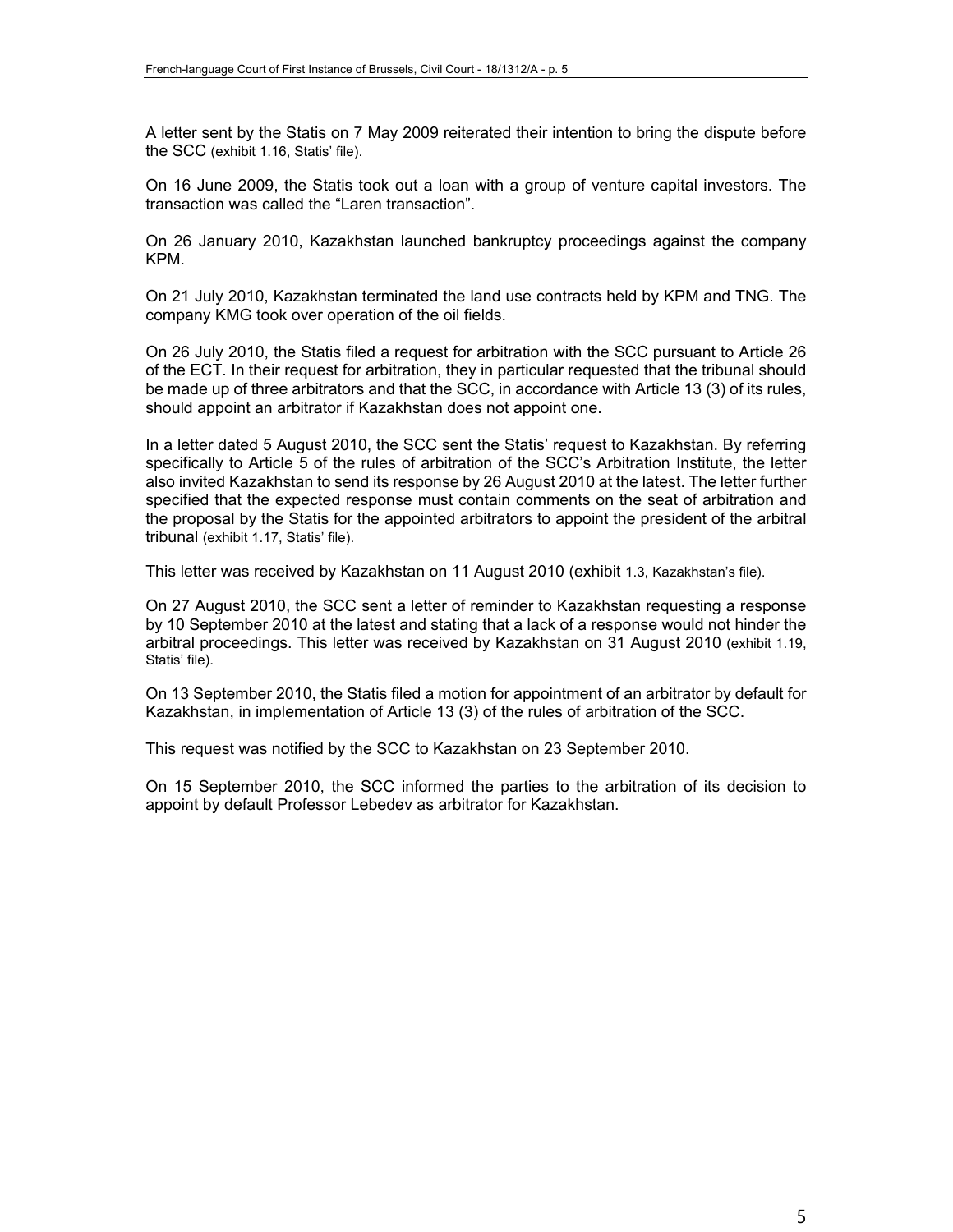In a letter from its counsel on 2 December 2010, Kazakhstan challenged the appointed of Professor Lebedev maintaining that the response time that it was granted was unreasonable and that such appointment had been made with unjustified haste.

The Statis contested Kazakhstan's objection in a letter dated 6 December 2010.

By decision of 15 December 2010, the SCC dismissed Kazakhstan's objections and confirmed the appointment of Professor Lebedev (exhibit 1.12, Kazakhstan's file).

On 19 December 2013, the arbitral tribunal handed down an award in which it ordered Kazakhstan to pay the Statis the amount of USD 497,685,101, plus any costs and interest.

On the substance, the arbitral tribunal described the behaviour of the Kazakh authorities as of October 2018 as "*measures of harassment (…) considered a violation of the obligation to treat the investors in a fair and equitable manner, according to Art. 10(1) of the ECT*" (§ 1095). It continued by considering that "*the conduct of* (Kazakhstan) *clearly had a tremendous impact on the investment's value and, therefore, on the quantum of damages*" (§ 1502).

The arbitral tribunal then handed down a decision on the damage suffered by the Statis following what it described as "*collaborative and hostile action by the State, including the inspections, criminal accusations and seizure of assets*" carried out by Kazakhstan. The parties submitted various items before the arbitral tribunal to support their assessment of their loss. To this end, the Statis in particular filed the non-binding offer made in September 2008 by KMG.

Regarding the assessment of the loss suffered by the Statis, the parties disagreed before the arbitral tribunal on the following points:

- taking into account certain debts for the assessment of the enterprise value of KPM and TNG;
- the reduction of development actions at the Borankol and Tolkyn fields;
- $-$  the loss of a chance to discover a new viable part of the Interoil reef in case of extension of Contract 302 until March 2011;
- $-$  the value of the LPG Plant;
- $-$  the existence of non-pecuniary damage;
- the existence of tax receivables to the benefit of Kazakhstan to be offset against the damages awarded to it;
- $-$  the impact of the aborted transaction with the company Cliffson.

Regarding the consideration of debts, the arbitral tribunal considered that "*only the debts governed by the Reachcom loan agreement, the Limozen loan agreement and the Reachcom debt acquisition should be deducted from the damages to be awarded*" (§ 1542). It stated that "*the Laren debt was caused by the Defendant's conduct that this Tribunal now considers to*  be a breach of the ECT. In addition, it was repaid, as Mr Lungu can attest to (...). The Tribunal *sees no reason why it* (meaning the Laren debt) *should be deducted from the damages awarded*" (§ 1540). The arbitral tribunal also found that the Tristan obligations should also not be deducted from the damages allocated (§ 1771).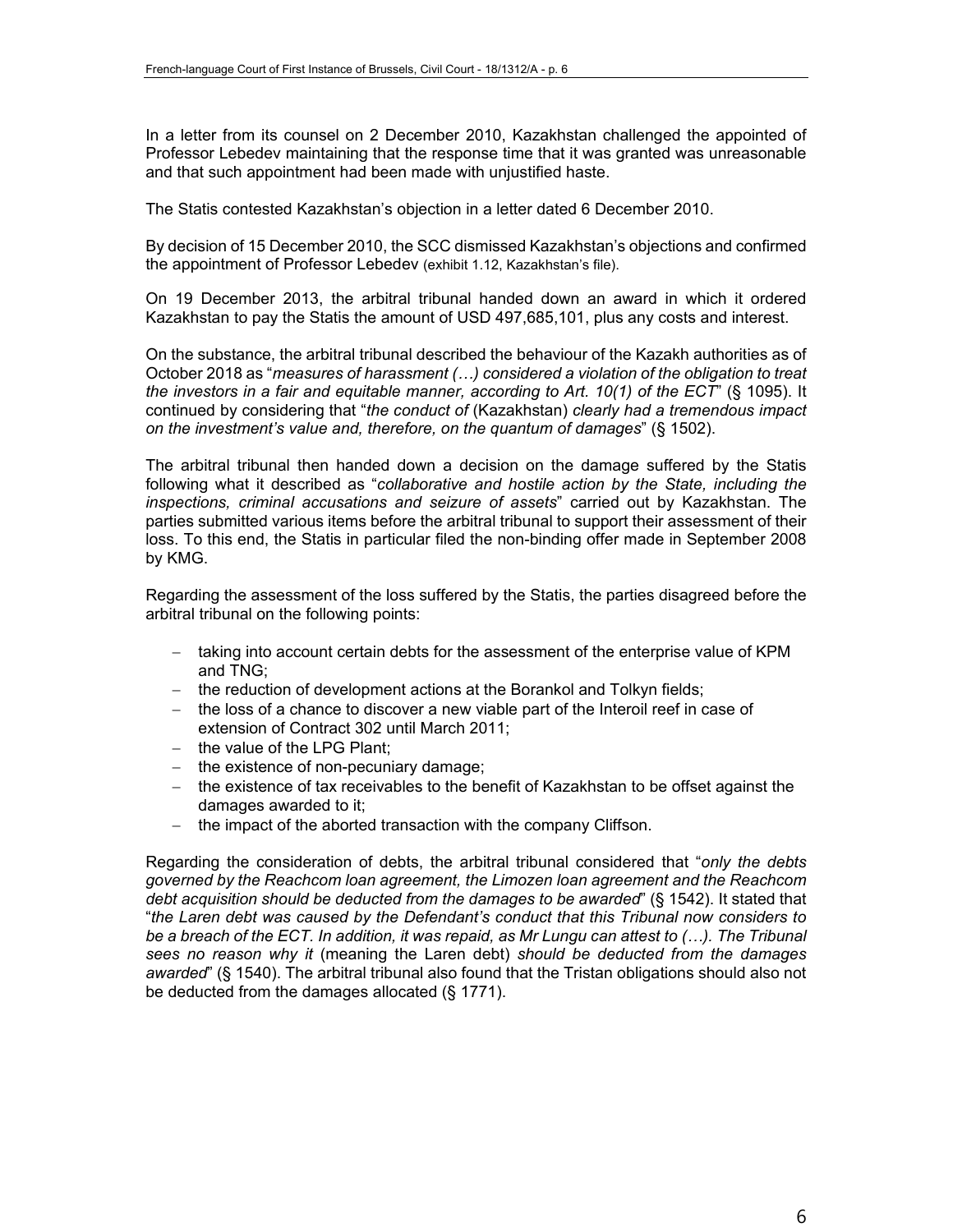The Tribunal held an amount of USD 277.8 million in respect of damages for the loss of value of the assets due to reduction in the aforementioned development actions (§§ 1632 to 1625).

Concerning the loss of future profits due to prolonged exploration of the Interoil reef, the arbitral tribunal considered that the Statis did not provide evidence of their damage or of its causal link (§ 1691).

As for the quantum regarding the LPG Plant, the arbitral tribunal considered that:

*"1746. Regarding the amount for damage caused by the Defendant's action, the Tribunal noted the various exhaustive arguments submitted by the Parties based on the reports of their respective experts. However, the Tribunal feels that it did not have to assess these reports as*  well as the very different results to which they came. In the opinion of the Tribunal, the *contemporary bids that were made for the LPG plant by third parties after the efforts of the Claimants to sell the LPG factory, both before and after 14 October 2008, represent the best*  source of relative assessment for the assessment date accepted by the Tribunal. The potential buyers made an offer for the plant, not as a value of recovery, but rather for a potential *operation. This fact is reflected in the uncontested indicative offers submitted by the interested buyers in 2008, which estimated the LPG Plant at USD 150 million on average. In this context, the Tribunal is not convinced by the Defendant's argument according to which these offers did not reflect the expected price that bidders were willing to pay, but that they were only strategic offers to access the data room. In this context, the Tribunal assigns a limited probative value to the testimony of the Defendant's witnesses for KNOC and Total E&P, given that these foreign companies remain active investors in Kazakhstan and that they therefore wish, and for understandable reasons, to maintain a good relationship with the government of this country.* 

*1747. On the other hand, the Tribunal considers as particularly relevant the fact that an offer of USD 199 million was made at that time by KMG, a company held by the State, for the LPG Plant. The Tribunal considers this value to be the best relative source of information, among the various sources of information provided by the Parties, for a valuation of the LPG Plant during the relevant period of the valuation date accepted by the Tribunal.*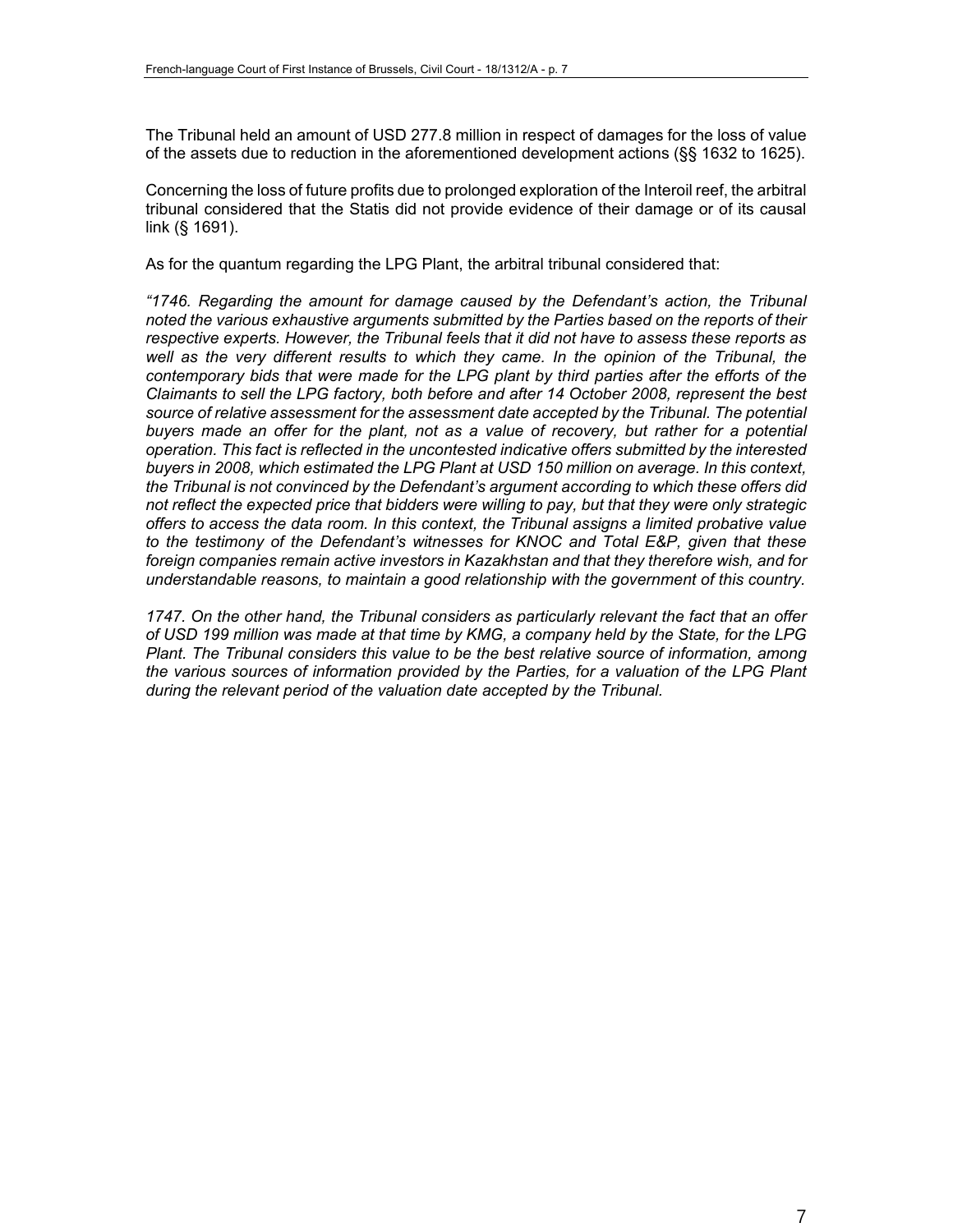*1748. Therefore, this is the amount of damages that the Tribunal accepts in this context*" (arbitral award of 19 December 2013, free translation of the Statis, not contested).

The arbitral tribunal therefore granted the Statis compensation set at USD 508,130,000, i.e.:

- USD 277,800,000: amount associated with the Borankol and Tolkyn fields (combined asset value)
- USD 31,330,000: amount associated with the properties of Contract 302 (investment expenditure incurred by the Statis)
- USD 199,000,000: amount associated with the LPG Plant.

The arbitral tribunal deducted from this amount certain debts in the amount of USD 10,444,899.

On 17 January 2014, the arbitral tribunal handed down an amending award on the basis of Article 41 of the rules of arbitration of the SCC and Article 32 of the Swedish law on arbitration. This amending award mainly concerned the costs of the arbitration procedure.

Kazakhstan has applied for annulment of these awards before the Court of Appeal of Svea (Sweden).

By a decision handed down on 9 December 2016, the Court of Appeal of Svea rejected the request for cancellation of the arbitral awards of 19 December 2013 and 17 January 2014.

The Statis, for their part, lodged applications for the enforcement of the above-mentioned awards in several countries. They have thus obtained the enforcement:

- in Great Britain, in a decision on 28 February 2014 by the High Court of London;
- $-$  in Luxembourg on 30 August 2017;
- in Belgium by an order handed down on 11 December 2017 by the French-language Court of First Instance of Brussels;
- in the United States by a decision of the District Court of Columbia pronounced on 23 March 2018;
- in Italy by a decision of the Court of Appeal of Rome pronounced on 29 January 2018.

They also introduced an application for enforcement in the Netherlands on 26 September 2017, the outcome of which has not currently been decided.

Kazakhstan formed an objection or appeal against each of the foreign decisions granting enforcement of the disputed awards. However, none of Kazakhstan's appeals have been successful to date, either because they were rejected, or because they are still in progress. The opposition procedure in Great Britain has meanwhile been closed by the Statis' withdrawal of their application for enforcement.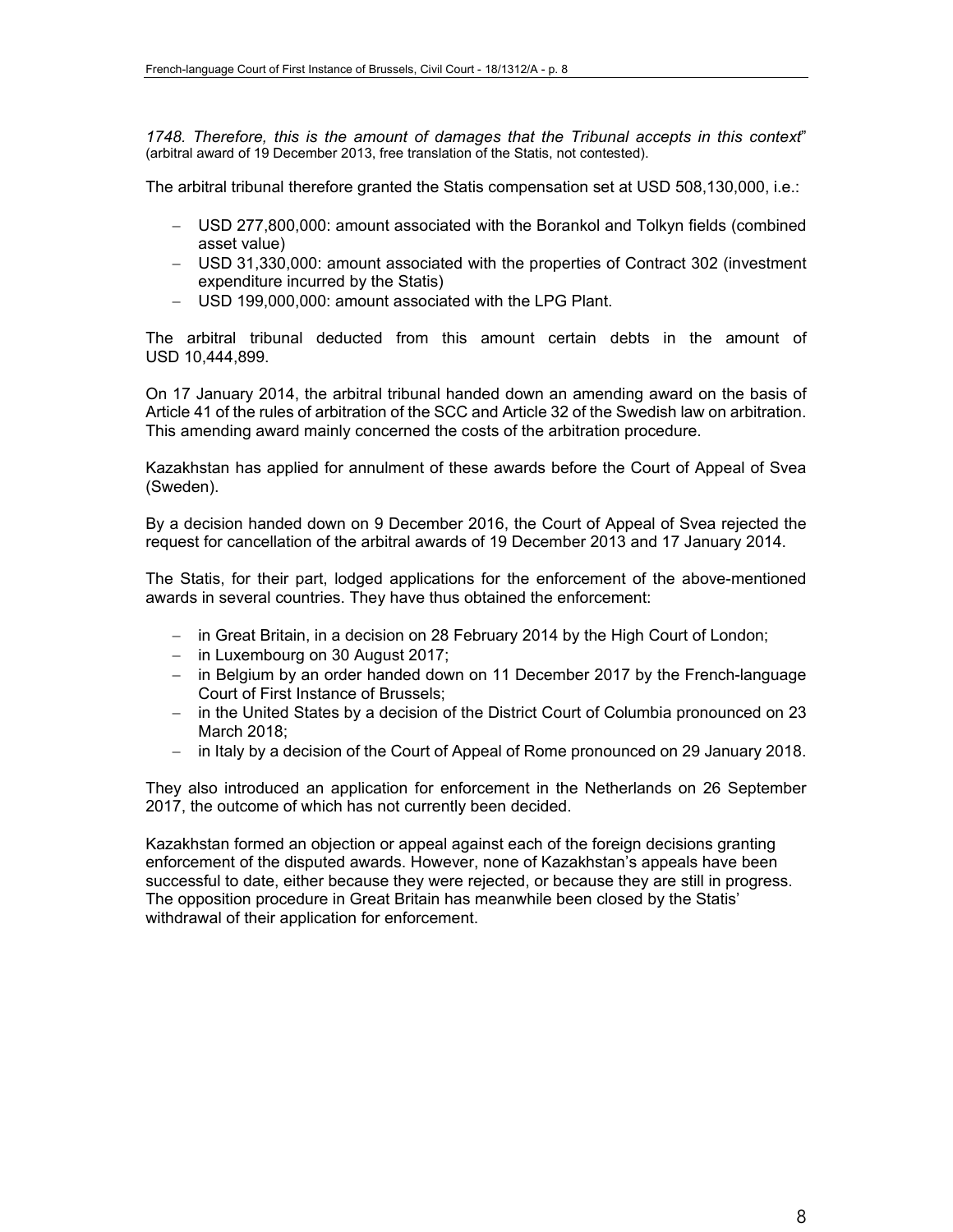By summons served on 2 February 2018, Kazakhstan filed objections against the order of 11 December 2017 before this court. It involves this case.

## **II. PURPOSE OF THE REQUEST**

Kazakhstan requested the court to reverse the enforcement order pronounced on 11 December 2017.

The Statis conclude on the rejection of the request.

Each of the parties requests that the other be ordered to pay the expense, including procedural indemnity assessed on either side at €36,000, i.e. the maximum provided for a case that cannot be assessed in monetary terms.

## **III. DISCUSSION**

In support of its request to cancel the enforcement order, Kazakhstan puts forward three arguments:

- 1. the incompetence of the Court of First Instance;
- 2. the Statis' obtaining of the arbitral award by means of fraud;
- 3. the unlawfulness of the arbitral proceeding, and more specifically the incompetence of the arbitral tribunal and the violation of Kazakhstan's rights of defence.

#### **1. As for the first argument based on the incompetence of the Court of First Instance**

Kazakhstan considers that the Court of First Instance was not competent to rule on the application for enforcement of an arbitral award on which the law of 24 June 2013 amending part six of the Judicial Code relating to arbitration was not applicable.

Kazakhstan hence maintains that the request for enforcement should have been brought before the President of the Court of First Instance, and not before the court of first instance, pursuant to former Article 1719 § 1 of the Judicial Code.

Article 3 of the Judicial Code provides that:

*"The laws of judicial organisation, competence and procedure are applicable to on-going trials without, however, withdrawing the case from the court which, to its degree, had been validly referred to and apart from the exception provided for by law"*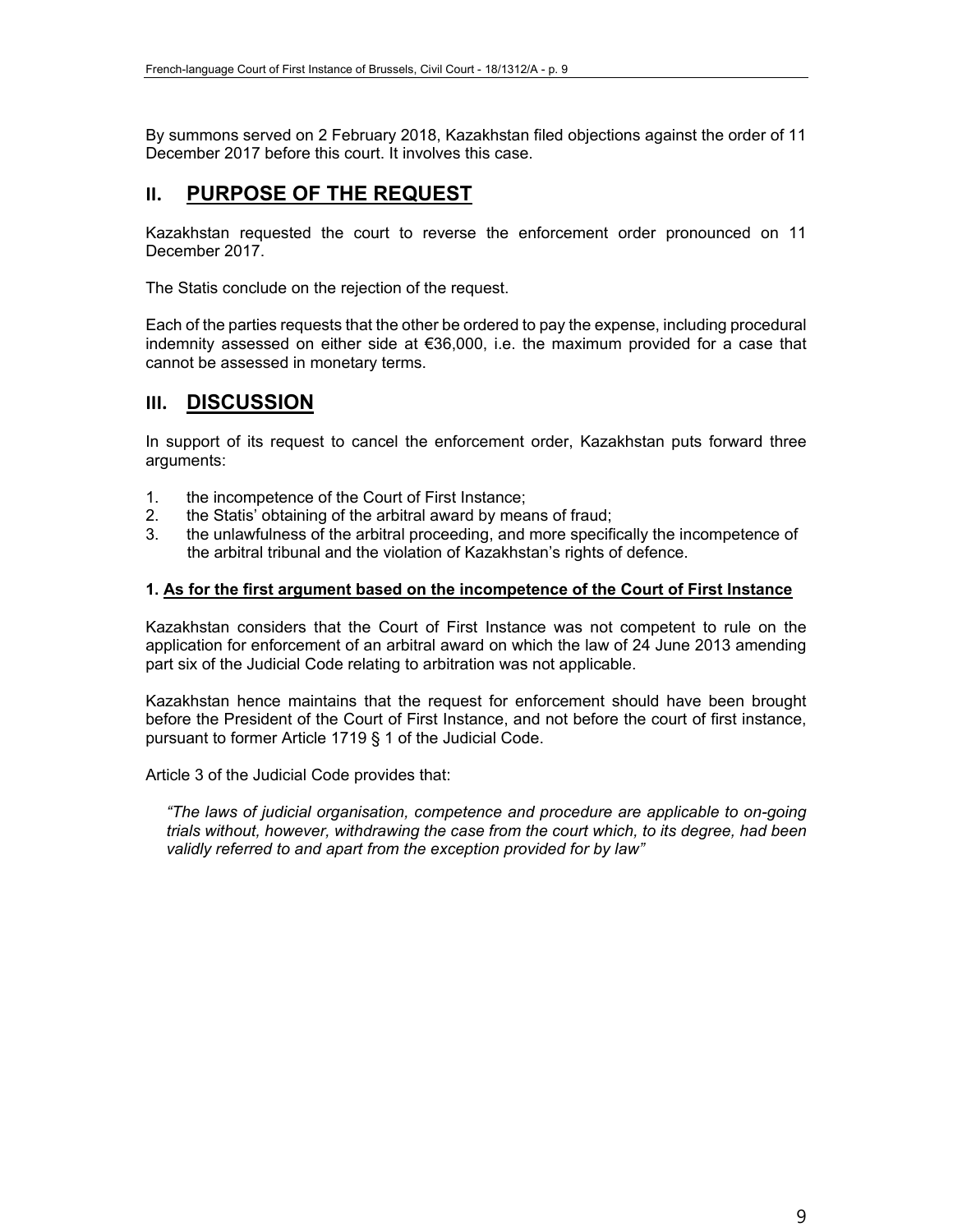This article therefore expressly provides for the possibility for the lawmaker to derogate from the principle of immediate applicability of procedural laws. To do this, it will have recourse to one or more so-called transitional provisions. It is furthermore established that such exemption shall be strictly interpreted.

The aforementioned Law of 24 June 2013 is a procedural law that came into force on 1 September 2013, and applies, in principle, to on-going trials in conformity with Article 3 of the Judicial Code.

However, the lawmaker of 2013 provided for a derogatory regime defined in Article 59 of the Law of 24 June 2013 in these terms:

*"this Law applies to arbitrations that begin in accordance with Article 34 following the date of entry into force of this Law.*

*The sixth part of the Judicial Code, as it was drafted before the entry into force of this Law, remains applicable to the arbitrations that started prior to the entry into force of this Law.*

*This Law applies in the case of actions that are brought before the judge, provided that they relate to an arbitration referred to in paragraph 1.*

*The sixth part of the Judicial Code, as it was drafted before the entry into force of this*  Law, remains applicable to the actions pending or introduced before the judge regarding *an arbitration referred to in paragraph 2".*

Article 34 referred to by Article 59 adds a new Article 1702 in the Judicial Code drafted as follows:

*"Unless otherwise agreed by the parties, the arbitral proceedings begin on the date on which the arbitration request is received by the defendant, in accordance with Article 1678, § 1, a)".*

Finally, the aforementioned Article 1678 of the Judicial Code meanwhile states:

*"§ 1 Unless otherwise agreed by the parties, communication is delivered or sent to the receiver in person, or to their domicile, or their residence, or to their email address or if it is a legal entity, to its registered office, or its main establishment or to its email address.*

*§2 Unless otherwise agreed by the parties, the deadlines that start to run with respect to the recipient, from communication, are calculated:*

*a) when the communication is carried out by delivery against dated acknowledgement of receipt, from the first day that follows;*

*b) when the communication is done by email or by another means of communication that provides proof of dispatch, from the first day following the date indicated on the acknowledgement of receipt (…)".*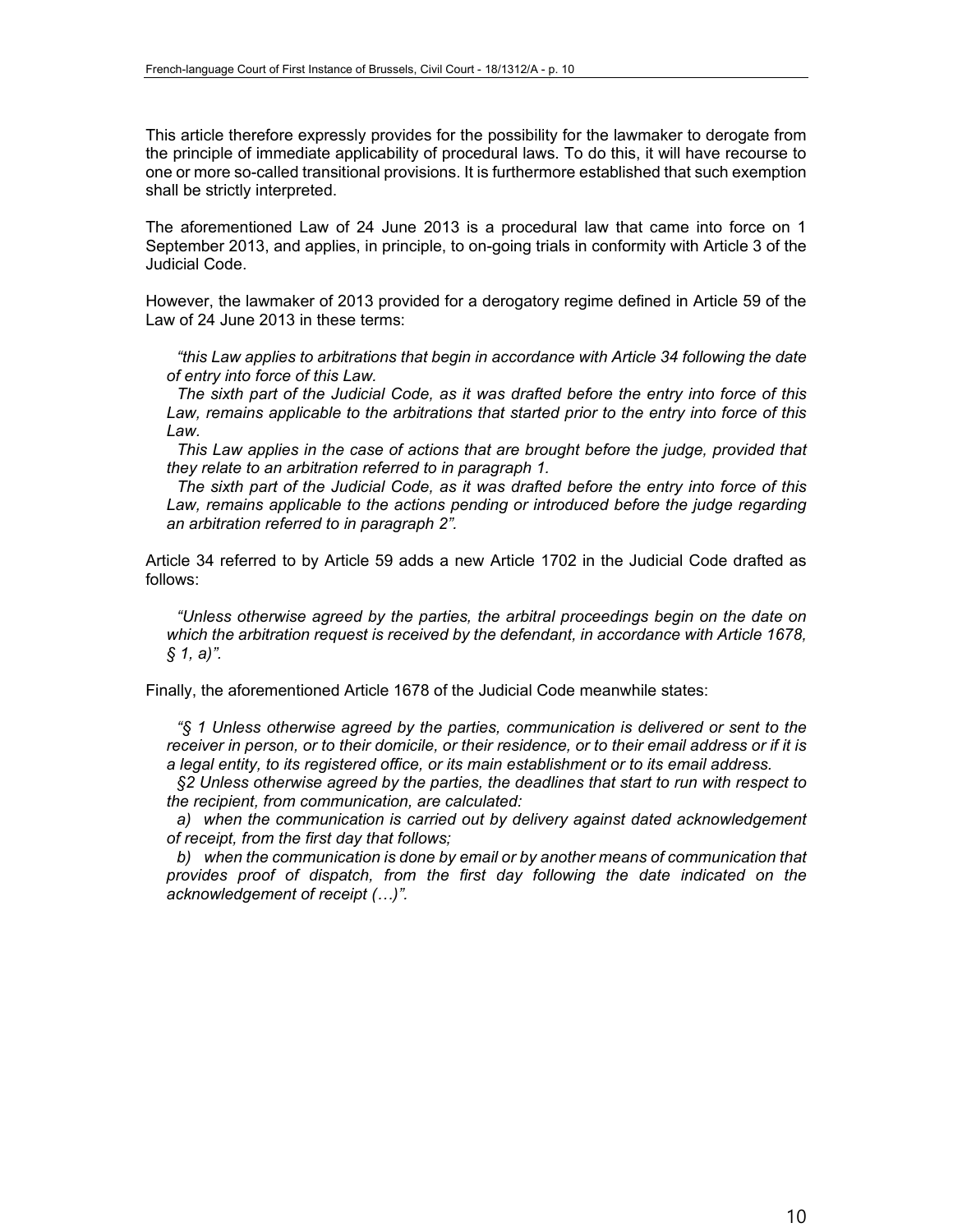In this case, the SCC communicated the arbitration request to Kazakhstan in a letter dated 5 August 2010, received on 11 August 2010.

Kazakhstan hence maintains that in application of the above-mentioned provisions, the sixth part of the Judicial Code, as it was drafted before the entry into force of the Law of 24 June 2013, is applicable to the entire contentious arbitral proceedings including during its judicial period.

The Statis believe, however, that Article 59 of the Law of 24 June 2013 only applies to Belgian arbitrations and not to international arbitrations, which are subject to the principle of immediate applicability of procedural law provided for in Article 3 of the Judicial Code. They conclude from this that the order of 11 December 2017 was rightly made on the basis of part 6 of the Judicial Code as amended by the Law of 24 June 2013.

Article 1676, in its version in force since 1 September 2013, in particular sets out that:

*"§ 7. The sixth part of this Code applies and the Belgian judges are competent when the place of arbitration within the meaning of Article 1701, § 1, is located in Belgium, or if the parties have agreed as such.* 

*§ 8. By way of derogation from § 7, the provisions of Articles 1682, 1683, 1696 to 1698, 1708 and 1719 to 1722 apply regardless of the place of arbitration and notwithstanding any conventional clause to the contrary".* 

Article 1676, §§ 7 and 8 mentioned above therefore provide that with exception of Articles 1682, 1683, 1696 to 1698, 1708 and 1719 to 1722, Belgian judicial law in matters of arbitration applies only to Belgian awards, excluding foreign awards.

By giving a list of derogations from specific articles, without any reservations or opportunity to supplement the list, Article 1676, § 8 may not be interpreted as involving the applicability of other provisions of the sixth part of the Judicial Code to foreign arbitral proceedings. The complete and restrictive nature of the list of articles given in Article 1676, § 8 is unequivocal.

To maintain, as Kazakhstan has done, that this list of derogations would only be an example is contrary to the elementary principles of legislation including those of legal certainty.

Such interpretation would also be contrary to the clear text of Article 1676, § 8 that allows the application of only Articles 1682, 1683, 1696 to 1698, 1708 and 1719 to 1722 to foreign arbitral proceedings.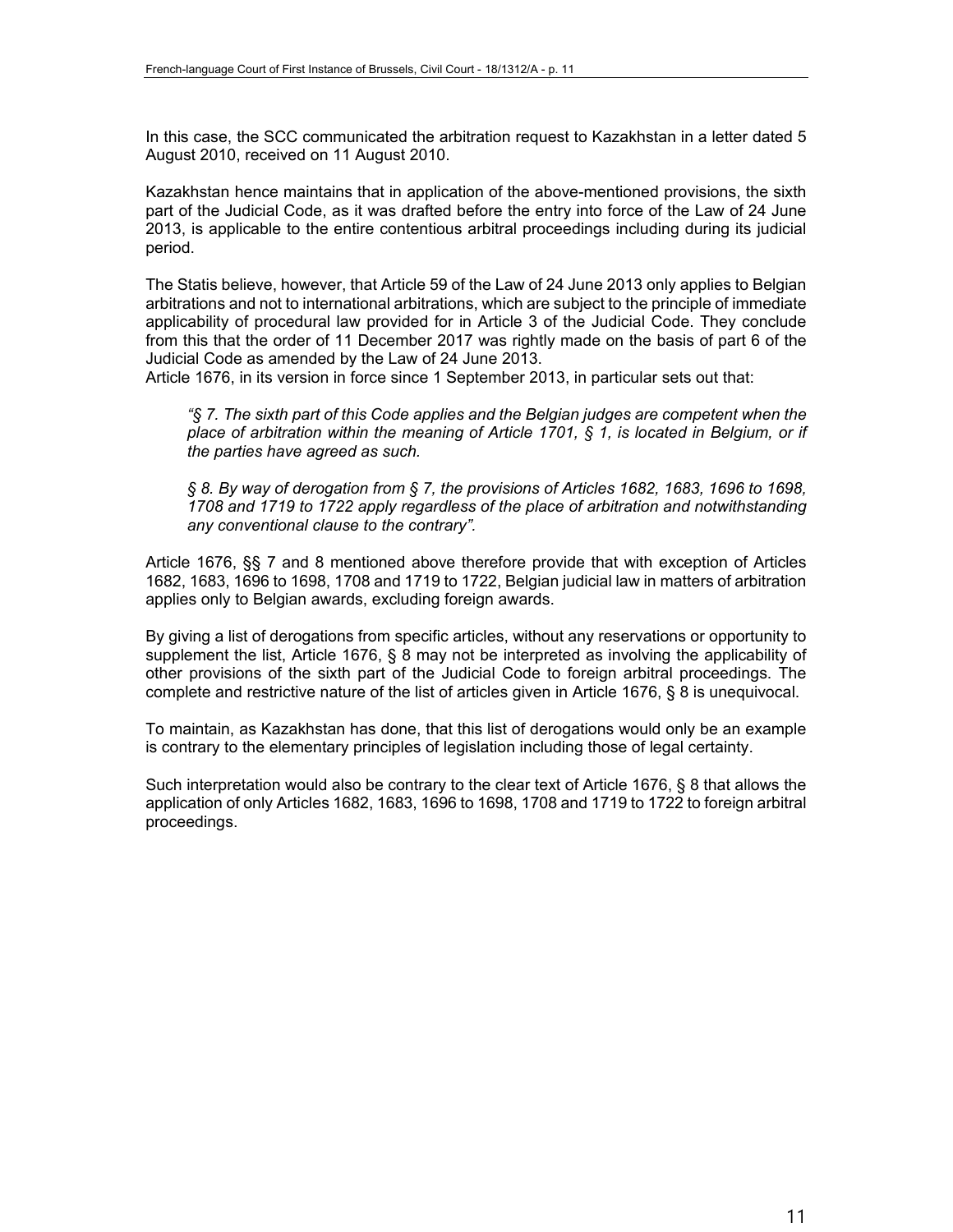Neither Article 1678, which shall fix the mode of communication between actors in arbitration, or Article 1702, which sets the beginning of arbitral proceedings, are not part of the provisions covered in Article 1676, § 2 applicable to foreign arbitral proceedings.

These two articles therefore apply only to Belgian arbitral proceedings in accordance with Article 1676, § 7 of the Judicial Code.

In general, it is not the duty of the Belgian legislator to define the arbitral proceedings applicable to a foreign arbitration. In this sense, the list of derogations given in Article 1676, § 8 only applies to provisions that do not affect the substantive rules of the arbitral proceedings, provisions such as, for example, the enforcement procedure of an interlocutory or final award.

It would be equally inappropriate to take into account the start date of foreign arbitral proceedings that are not governed by Belgian law to determine which version of the latter is applicable in the event of enforcing the award<sup>1</sup>.

Therefore, by referring to Article 1678, § 1 cited above, Article 1702 can only define the start of Belgian arbitral proceedings, to the exclusion of that of foreign arbitral proceedings.

The fact that, for the sake of consistency, the Belgian legislator has resumed the same process of communication as defined in the UNCITRAL model law does not allow one to consider that it intended to extend the scope of application of Article 1702 beyond the Belgian proceedings.

The parties each also call on the *ratio tegis* of Article 59 set out as follows during parliamentary work:

*"for reasons of legal certainty, it is not desirable that one arbitral proceeding is subject to two categories of separate rules for procedural law of arbitration. Distortions should thus be avoided in the rules of arbitration of arbitration institutions prepared based on the current procedural law of arbitration, because these rules of procedure for rules of arbitration frequently apply to arbitrations in progress"2.* 

However, to the extent that foreign arbitral proceedings are never subject to Belgian law, except in the context of the execution of the award, there is no risk that one arbitral proceeding is subject to two categories of separate rules under Belgian law. Therefore, the risk during the preparatory work necessarily only applies to the proceedings initiated before a Belgian arbitral tribunal before September 2013 and whose execution is pursued before the Belgian enforcement court post–September 2013.

<sup>1</sup> N. BASSIRI and M. DRAYE, *Arbitration in Belgium,* 2016, Leuven, Wolters Kluwer, p. 545

<sup>2</sup> *Doc. parl.,* Chamber, 2012–2013 session, 53-2743/1, pp. 44–45.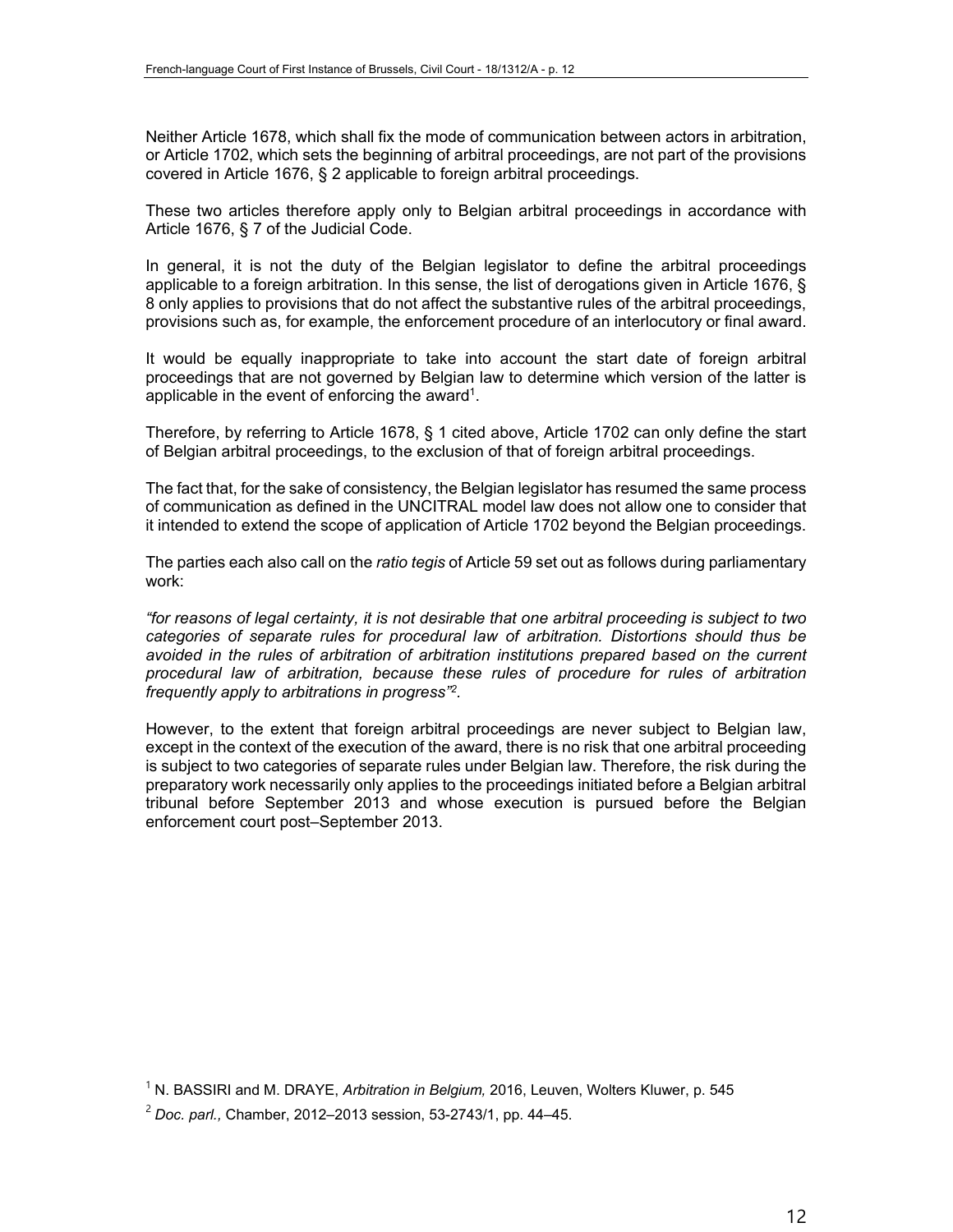As stated by the Statis, the Court of Amsterdam maintained the same reasoning in connection with the application for enforcement introduced in September 2017 in the Netherlands.

Indeed, on 2 June 2014, a new law Dutch was adopted, in particular amending the Dutch Code of Civil Procedure on arbitration. The Dutch Code of Civil Procedure also poses the principle of immediate applicability of the procedural laws.

Article 4 of the Law of 2 June 2014 states, however, a specific transitional period comparable to the Belgian transitional system.

In its ruling of 6 November 2018, the Court of Appeal of Amsterdam deduced from the text of Article 4 of the Dutch law and its preparatory work that this transitional system provided for in the Law of 2 June 2014 did not apply to international arbitrations already underway at the time of entry into force of the said Law. The Court has held that "*these arbitral proceedings* (international arbitrations) *were not subject to the previous legislation on arbitration, such that this legislation cannot 'remain' applicable on the basis of non-retroactive effect and consequently the problem of applicability of two different types of arbitral procedural law to the same legal proceedings does not apply"* (exhibit 7.2, Statis' file, free translation not contested, their submissions, p. 60).

Therefore, both the clarity of the text and the *ratio legis* of the transitional exception system are used to designate the Judicial Code as amended by the Law of 24 June 2013 as the version applicable in this case.

It is therefore justifiable that the order of 11 December 2017 was adopted by the Frenchlanguage Court of First Instance of Brussels operating in accordance with Articles 1680 § 6, 1719 and 1721 of the new Judicial Code.

The first argument for cancellation of this order is unfounded.

For the remainder, the court states that the entry into force of the Law of 25 December 2016 covering various provisions in justice (called the "Pot pourri IV" Law) does not go against the foregoing considerations $3$ .

<sup>3</sup> The preparatory work of the law in fact unequivocally indicated that "*this project concerns the amendments made to the new sixth part, inserted in 2013. Thus, there is no need for any specific transitional provision. The arbitral proceeding underway in application of the former sixth part, and proceedings related thereto before the state courts pursuant to this same former sixth part, remain so in application thereof. Concerning the arbitral proceedings underway in accordance with the new part six, and proceedings related thereto before the state courts under the new sixth part, the recommendation of Article 3 of the Judicial Code shall apply" (Doc. parl.,* Chamber, 2015–2016 session, 54-1986/001, p. 91).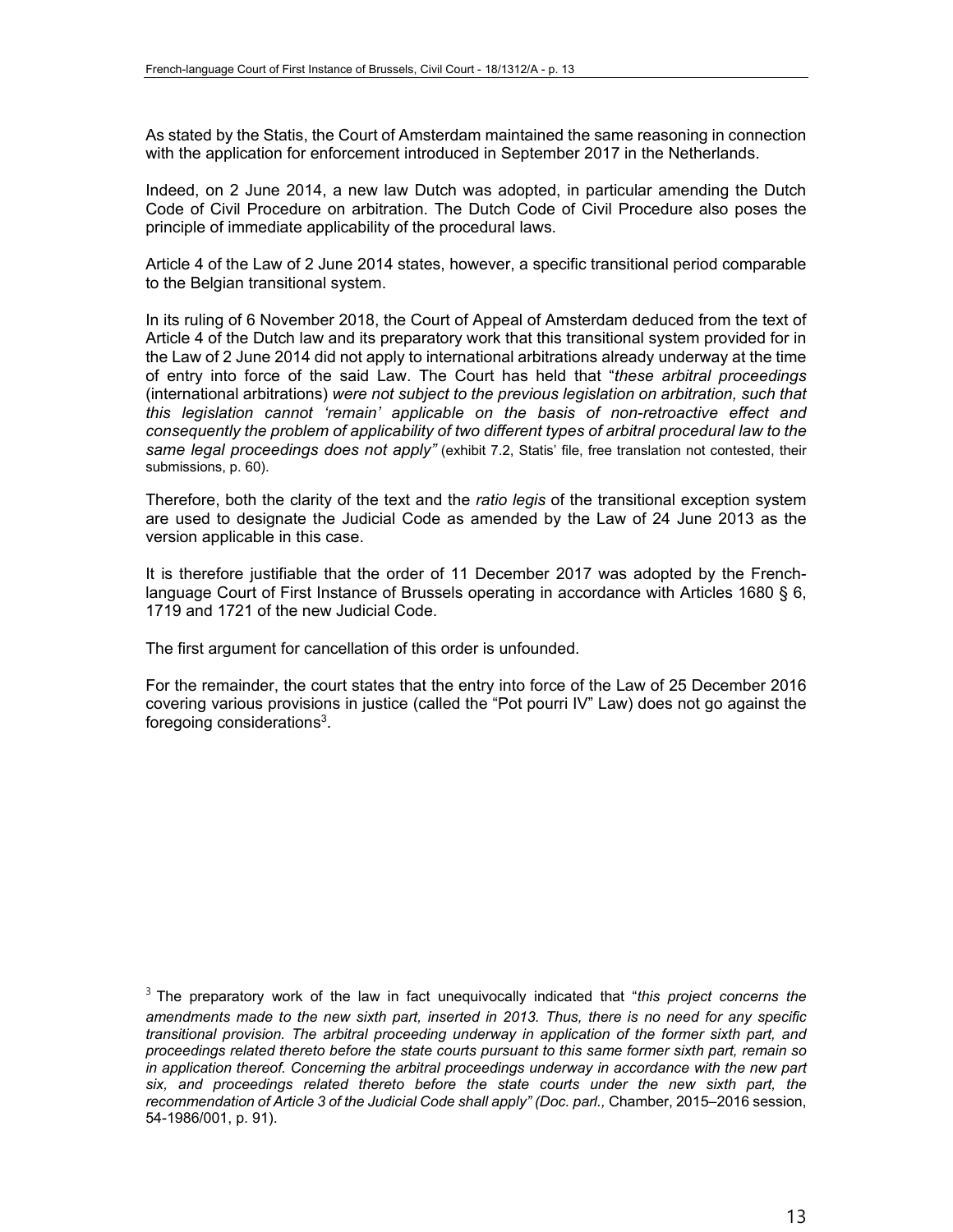#### **2. As for the law applicable to the examination of the second and third arguments**

Kazakhstan is basing its claim to invalidate the enforcement order on the former Article 1704, § 3 of the Judicial Code.

However, as explained hereinabove, the transitional system provided for in Article 59 of the Law of 24 June 2013 is not applicable to foreign arbitrations so that the sixth part of the Judicial Code as amended by the Law of 24 June 2013 is directly applicable in this case.

As far as necessary, the court states that both Belgium and Sweden are signatories of the Convention on the Recognition and Enforcement of Foreign Arbitral Awards signed in New York on 10 June 1958, which is therefore, in principle, applicable.

Article VII (1) of the New York Convention, however, provides that:

"*The provisions of the present Convention shall not affect the validity of multilateral or bilateral agreements concerning the recognition and enforcement of arbitral awards entered into by the Contracting States nor deprive any interested party of any right he may have to avail himself of an arbitral award in the manner and to the extent allowed by the law or the treaties of the country where such award is sought to be relied upon".* 

Article VII of the New York Convention therefore allows the party who applies for the enforcement of the award to assert the provisions relating to the performance of arbitral awards, more favourable to the enforcement, in force in the country where the enforcement is requested, in this case in Belgium, but only from the perspective of *favor arbitrandum*, i.e. with a view to increasing the recognition of foreign arbitral awards as widely as possible<sup>4</sup>.

In reality, "*the provision of the most favourable law (mfl) is a consequence of the Convention's goal, which is to facilitate execution of foreign arbitral awards. It incorporates the principle that if the terms of the Convention are not met, the award may still be executed on another basis… The idea behind the mfl provision is to allow the enforcement of foreign awards in the largest number of cases possible"5*.

In this case, the Statis explicitly opted for Belgian law in their enforcement application, considering it as including a more favourable system to arbitration than that provided for by the New York Convention. In its latest submissions, Kazakhstan takes note of this choice and draws the consequence that only "*the grounds for refusal of the enforcement will be developed according to the system of Belgian law provided for by the Judicial Code*" (third submissions of Kazakhstan, § 860, p. 215).

 $4$  see in this regard not. HANOTIAU B. and DUQUESNE B, "L'exécution en Belgique des sentences arbitrales belges et étrangères [The execution of Belgian and foreign arbitral awards in Belgium]", *J.T.,* 1997/17, no. 5841, no. 15–17; see also EKELMANS M., "des différents régimes juridiques applicables à l'exequatur d'une sentence arbitrale rendue aux Pays-Bas [various legal systems applicable to the enforcement of an arbitral award issued in the Netherlands]", *R.G.D.C.,* 2001, p. 542; LEFEBVRE P. and SERVAIS M., "les différents régimes organisant la reconnaissance et l'exécution des sentences arbitrales établis par la Convention de New York du 10 juin 1958 et leur coexistence avec d'autres conventions ainsi qu'avec les dispositions de droit national [different systems organising the recognition and execution of arbitral awards established by the New York Convention of 10 June 1958 and their coexistence with other conventions as well as with the provisions of national law]", *b-Arbitra*, 2018, book 2, pp. 251–300.

<sup>5</sup> VAN DEN BERG A.-J., *The New York Arbitration Convention of 1958,* Kluwer, 1981, p.82.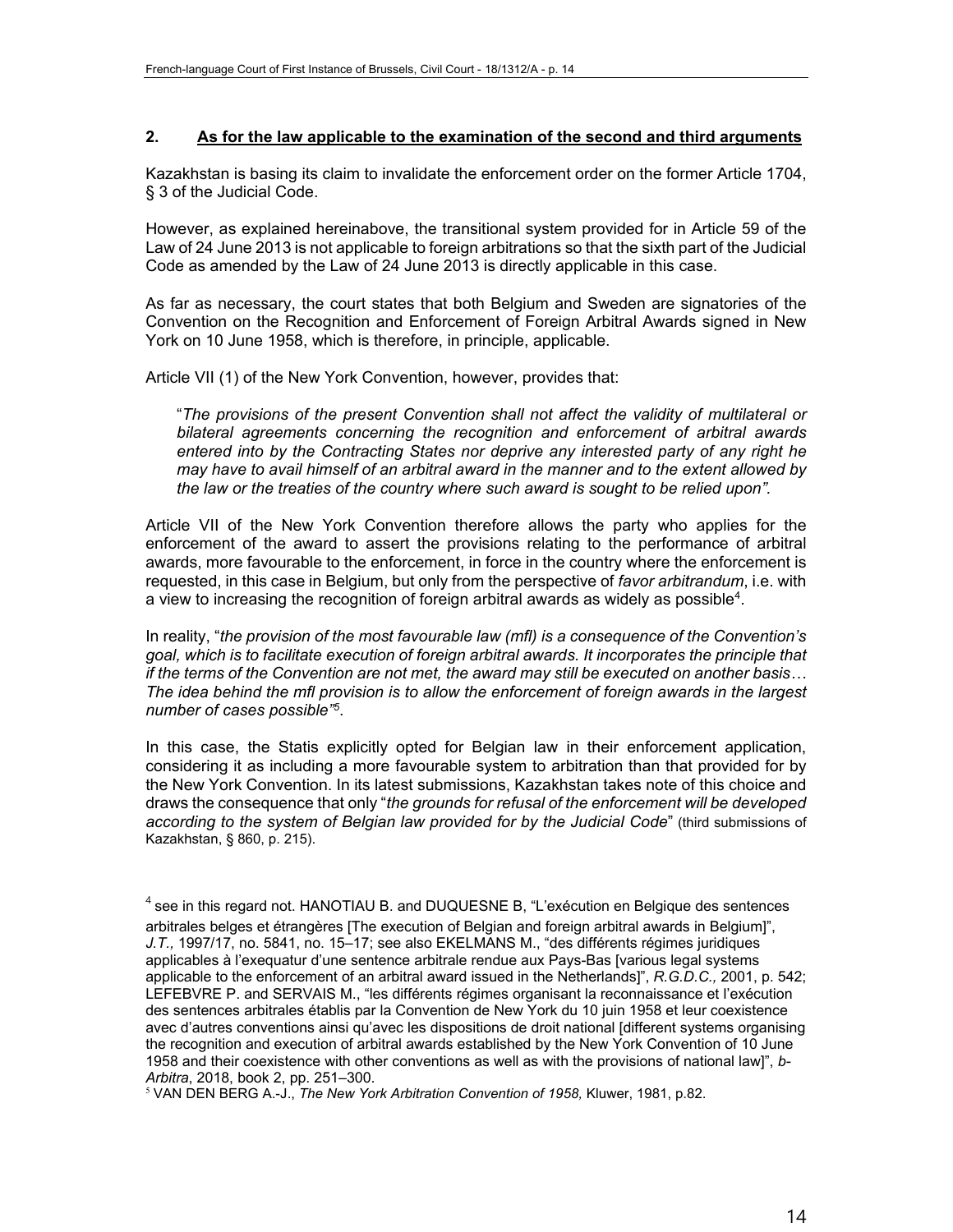Therefore, Articles 1719 and 1721 of the new Judicial Code shall apply.

The court may then no longer retract the enforcement order after having observed, where applicable, the existence of one of the circumstances listed in Article 1721, § 1 of the new Judicial Code.

#### **3. As for the admissibility of the second and third arguments (principles)**

#### 3.1. On the force of res judicata of the arbitral award

The Statis insist on the force of res judicata of the arbitral award under dispute and the enforcement judge's prohibition to carry out a review on the merits of such award.

These principles are not contested or contestable. However, they do not exempt the enforcement judge from reviewing the conditions of granting this enforcement as defined in Article 1721, § 1 of the Judicial Code.

The question of the definition of Belgian international law and order and the scope of the enforcement judge's control falls under a review of the merits of the argument.

#### 3.2. On the force of res judicata of the ruling by the Court of Svea of 9 December 2016 (principles)

The Statis also invoke the force of res judicata of the ruling by the Court of Svea of 9 December 2016 and, to this end, request that the court to recognise it in accordance with Articles 22 et seq. of the CODIP.

Kazakhstan considers that such recognition is not possible since the CODIP is not applicable in arbitration.

#### *a) application of the Code of Private International Law (hereinafter the "CODIP"):*

Article 2 of the CODIP indicates that:

*"Subject to the application of international treaties, the European Union law or provisions contained in specific laws, this law regulates, in an international situation, the jurisdiction of the Belgian courts, the determination of applicable law and the conditions of efficacy in Belgium of court decisions and foreign notarial deeds in civil and commercial matters".*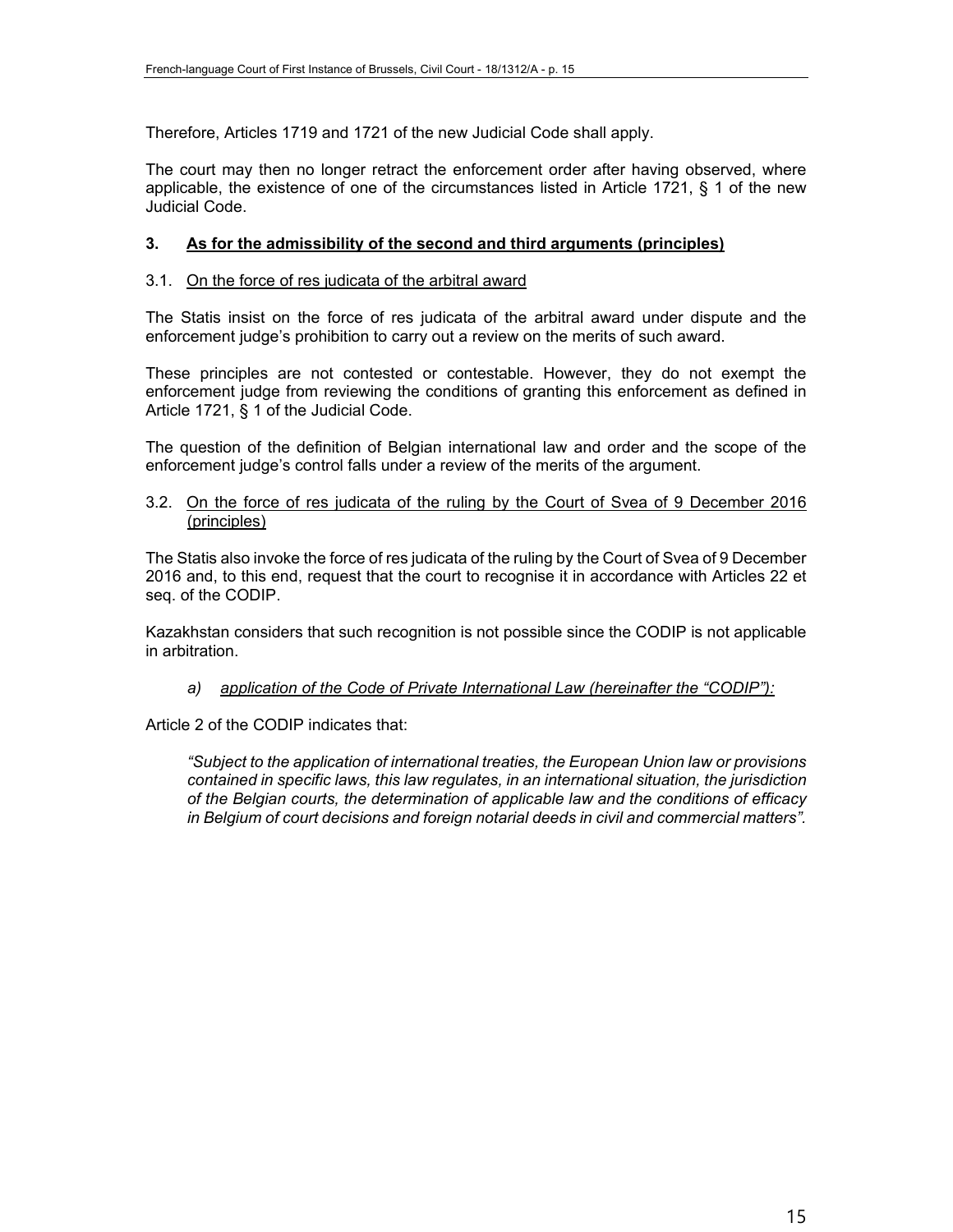The CODIP thus establishes a supplementary system in which the areas covered shall be understood broadly<sup>6</sup>.

The preparatory work of the law governing the Code of Private International Law indicate that the reference to civil and commercial matters does not in itself preclude arbitration as a subject<sup>7</sup>. In other words, "the mere circumstance that the question at the centre of the dispute relates to arbitration does not provided outright rejection of the Code of Private International *Law"8.* 

Thus, and in the absence of an international treaty or other possible prescriptive grounds, the recognition of the foreign court decision that was handed down on a request to cancel an arbitral award is assessed on the basis of Articles 22 et seq. of the CODIP<sup>9</sup>.

In this case, in the absence of international treaty between Belgium and Sweden on the recognition and enforcement of court decisions in arbitration, the additional rules laid down by the CODIP apply to the ruling of the Court of Svea.

#### *b) scope of recognition of the ruling by the Court of Svea:*

Unlike French law, which does not seem to recognise any international effect in decisions made following a procedure for annulment of an arbitral award, Belgian law more willingly recognises extraterritorial effects on a foreign decision in arbitration.

As it is accepted that the provisions of the CODIP on the recognition of foreign court decisions apply in arbitration, the extraterritorial effects of a foreign decision are not limited to those referred to in Article 1721, § 1, a) vi) of the Judicial Code.

Thus, one of the essential extraterritorial effects of a foreign court decision is translated by Article 22 of the CODIP, which poses the principle of automatic recognition without procedure of such a decision in the Belgian legal system.

<sup>6</sup> M. FALLON, "Article 2", in J. Erauw e.a. (eds.), *Le code de Droit international privé commenté* [The Code of Private International Law with comments], Brussels, Bruylant, 2006, p. 9.

<sup>7</sup> *Doc. Parl.* Senate, 2003 special session, No. 3-27/1, p. 26.

 $8$  D. MATRAY and G. MATRAY, "L'exécution sur le territoire belge des sentences arbitrales étrangères annulées dans leur pays d'origine [Execution in the Belgian territory of foreign arbitral awards cancelled in their country of origin]", *Liber amicorum Glartsdorff et Legros*, 2015, p. 674.

 $^9$  see in this regard Y. HERINCKX, "Droits d'enregistrement et sentences arbitrales [Registration fees and arbitral awards]", *b-Arbitra*, 2013/3, p. 298; C. VERBRUGGEN, "Annulment and enforcement of arbitral awards in Belgium", *in Annulment and enforcement of arbitral awards from a comparative law perspective – Contribution from Cepani40 colloquium held on October 18, 2018,* Kluwer, 2018, p. 17; A. HANSEBOUT, "De actualiteit van de arbitrale uitspraak: een conflict tussen het exequatuurvonnis en het vemietigingsvonnis. Noot onder Beslagr. Brussel [The topicality of the arbitral ruling: a conflict between the equivalent and destruction judgement. Note under Beslagr. Brussels] (Fr.) 8 June 2017", *b-Arbitra*, 2018/1, p. 99; Civ. Brussels, 8 June 2017 (distressed property division), *b-Arbitra*, 2017/2, p. 301.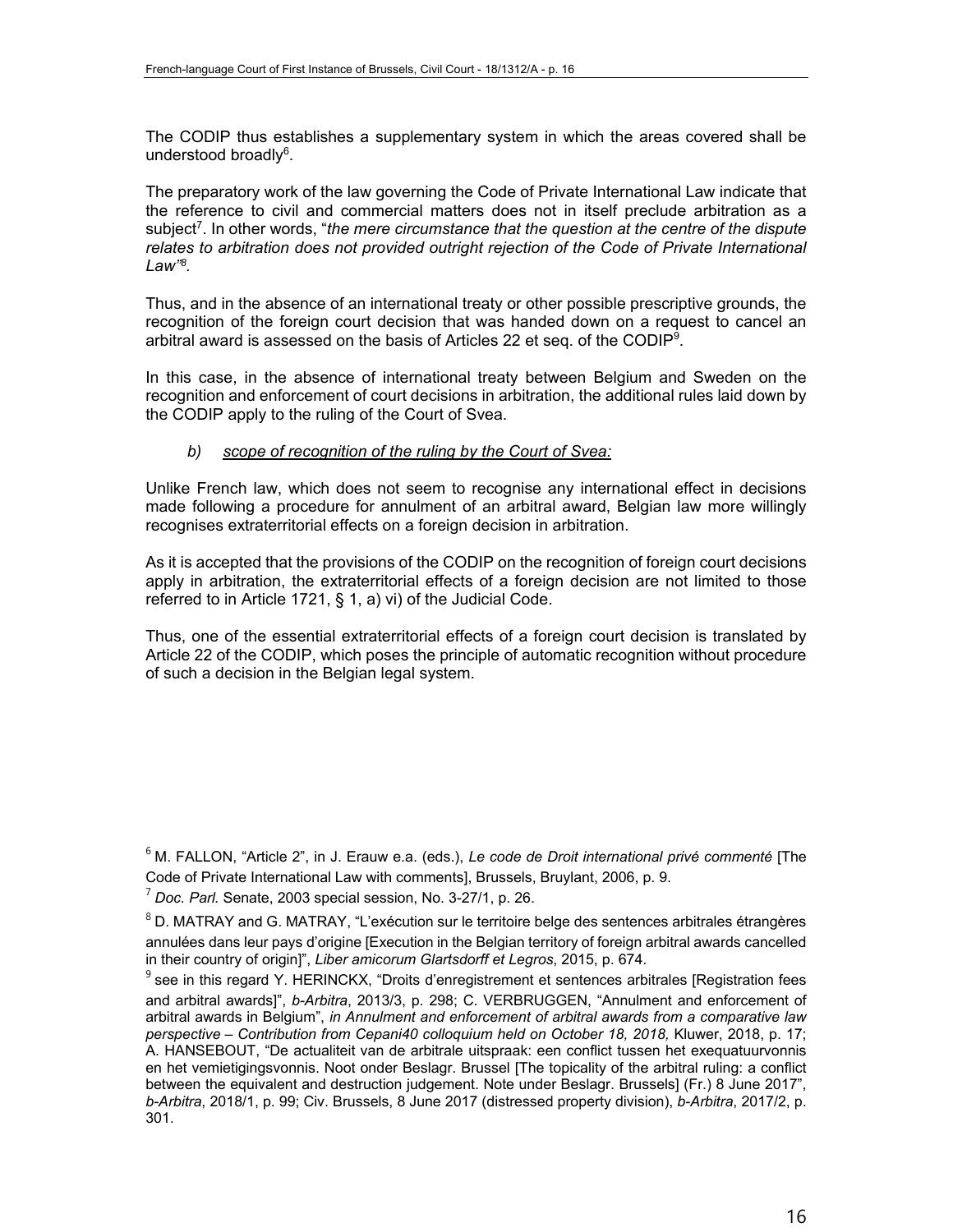Article 25, § 2 of the CODIP sets out that "*in no event can the foreign court decision be reviewed as to its substance*".

This last provision thus prohibited the requested State court from extending its control to the way in which the foreign jurisdiction decided on the points of fact and law that had been submitted to it.

However, Article 25, § 1 of the CODIP authorises the Belgian judge to not recognise a foreign judgement in certain circumstances listed restrictively. In this sense, it is possible to talk about the potentially limited international effects of a foreign decision ruling on an annulment appeal.

Article 25, § 1 indicates, in particular;

*"a foreign court decision is not recognised or declared enforceable if:*

*1) the effect of recognition or the declaration of enforceability would be manifestly incompatible with public law and order; this incompatibility is assessed taking into*  account, in particular, the intensity of the situation's attachment with the Belgian legal *system and the severity of the effect produced in this way; 2) the rights of the defence have been violated".*

Article 26, § 1, paragraph 2 also states that:

*"the findings made by the foreign judge are dismissed to the extent that they would produce an effect that is clearly inconsistent with public order".*

Furthermore, recognition of a foreign decision rejecting a request to cancel an arbitral award also has a territorially limited impact insofar as "*the Belgian judge may refuse the enforcement of a foreign arbitral award that the courts of the State where the registered office is located have refused to cancel"10.* 

*c) effects of this recognition:*

Article 22, § 3, 2° of the CODIP specifies that "*the recognition establishes what was decided abroad as law*".

In other words, *"recognition in particular has the effect to allow the force of res judicata in Belgium, which allows, in its positive aspect, to establish (indisputably, between the parties and, subject to proving the contrary, vis-à-vis third parties) what was decided abroad and, in its negative side, to oppose the exception of res judicata impeding the reiteration of the request in Belgium"11.* 

 $^{10}$  P. COLLE and H. BOULARBAH, "de invloed van het bestaan van mogelijke nietigheidsgronden op het exequatur van een buitenlandse scheidsrecheterlijke uitspraak [the impact of the existence of possible grounds for invalidity on the enforcement of a foreign separate ruling", in *Liber Amicorum Jozef Van den Heuvel,* Antwerp, Kluwer, 1999, p. 178.

 $11$  H. BOULARBAH, "Efficacité des jugements et actes authentiques [Effectiveness of judgements and notarial deeds]", in "Le nouveau droit international privé belge [The new Belgian private international law]", 77.2005, par. 81.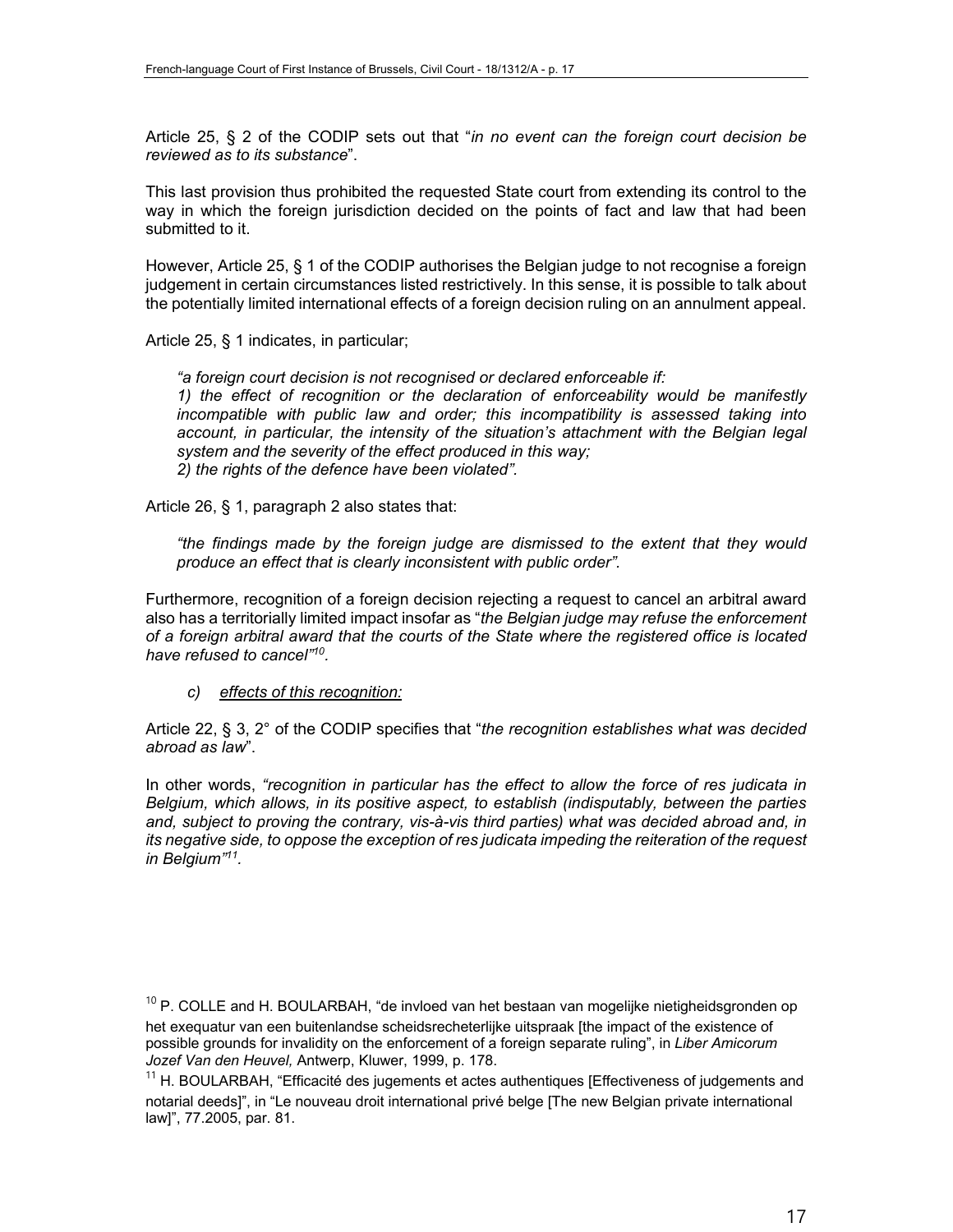Article 23 of the Judicial Code meanwhile provides that:

"*The force of res judicata is only applicable with regard to what was the decision's subject. The requested subject must be the same; that the request is based on the same cause, regardless of the legal basis invoked; that the request must be between the same parties, and brought by them and against them in the same capacity".* 

It emerges from consistent case law of the Court of Cassation that:

*"the force of res judicata attaches to what the judge decided on a disputed point and to what, due to the dispute brought before him and subject to contradiction of the parties, constitutes, even implicitly, the necessary foundation of his decision.*

*In that there is no similarity between the subject and the cause of an action with a final decision and those of another action subsequently exercised between the same parties, it will not necessarily imply that such similarity exists in respect of any claim or dispute raised by a party in either of the proceedings or, therefore, that the court could accommodate a claim based on facts that cannot be reconciled with the previous res judicata"12.*

In this case, Kazakhstan argues that the recognition of the Court of Svea's ruling could not be accepted pursuant to Articles 25, § 1, 1° and *2°* and 26, § 1, paragraph 2 of the CODIP.

It shall be the court's responsibility to review the extent to which the Court of Svea has already decided on either of the arguments invoked by Kazakhstan before this court.

If yes, the enforcement judge must consider whether the force of res judicata by the foreign decision does not produce an incompatible effect with Belgian international law and order prohibited by Articles 25 § 1 1° and 26 § 1, paragraph 2 of the CODIP or a breach of the defence's rights prohibited by Article 25 § 1 2° of the CODIP.

If not, the enforcement judge may directly exercise his power of control over the effects of the arbitral award, as defined in Article 1721, § 1 of the Judicial Code.

 $12$  Cass, decision no. C. 13,0338.F of 16 April 2015, available on www.juridat.be; see also Cass., 8 March 2013, *Pas*, I, 2013, p. 624; Cass. 31 January 2013, *Pas.*, 1, 2013, p. *266*; Cass. 4 December 2008. J.T., 2009, p. 303.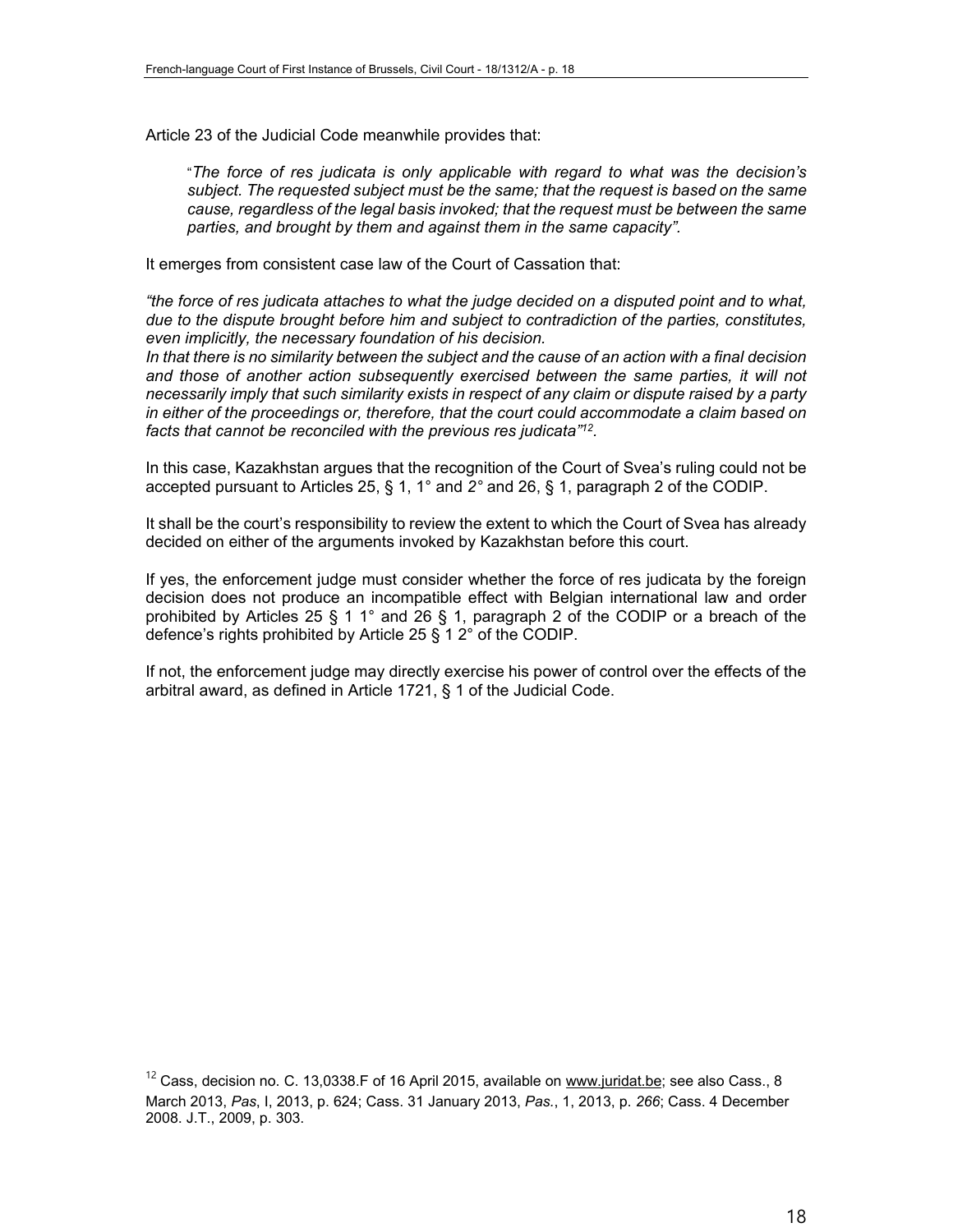#### 3.3. On the force of res judicata of other court decisions

The same reasoning applies to the foreign decisions dealing with the request for enforcement submitted by the Statis.

The extraterritorial effects of these various decisions will be all the more tenuous since these are not intended to intervene on the matter of the execution of the disputed awards in Belgium.

In this sense, the Statis furthermore acknowledge that the decisions seeking to grant or reject the enforcement are effective only within the territory where the enforcement is sought (see the Statis' submissions, § 451, p. 176).

#### **4. As for the second argument based on the existence of fraud**

Kazakhstan pursues the cancellation of the enforcement order by also citing the existence of fraud attributable to the Statis, which is likely to invalidate all of the arbitral proceedings.

#### 4.1. On the lateness of the argument

The Statis felt that the allegations of fraud are inadmissible in that they should have been invoked in a timely manner, i.e. before the arbitration courts.

Article 1679 of the Judicial Code indeed states that:

*"A party that, with full knowledge of the facts and without legitimate reason, refrains from citing an irregularity in a timely manner before the arbitral tribunal, shall be deemed to have waived availing itself of this right".*

It is the responsibility of the party claiming this provision to prove that the other party did indeed have knowledge of the irregularity that it failed to assert. The mere fact that the party could have or should know this irregularity may not be interpreted as a waiver of its right.

In this case, and contrary to that pleaded by the Statis, the witness statements of Ms Nacimiento and Mr Carrington, both advisers of Kazakhstan, do not make it possible to prove that the latter undoubtedly had knowledge of fraud during the arbitral proceedings.

At most, these testimonies show that Kazakhstan could have been informed of the Vitol arbitration and may have come into possession of the Perkwood contract, one fact among many on which Kazakhstan today bases its allegations of fraud. It does not suffice to prove that Kazakhstan was aware of the fraud to hide the capacity of the related party from the company Perkwood, nor a fortiori that it had knowledge of what it would later denounce as fraudulent inflation of investment costs.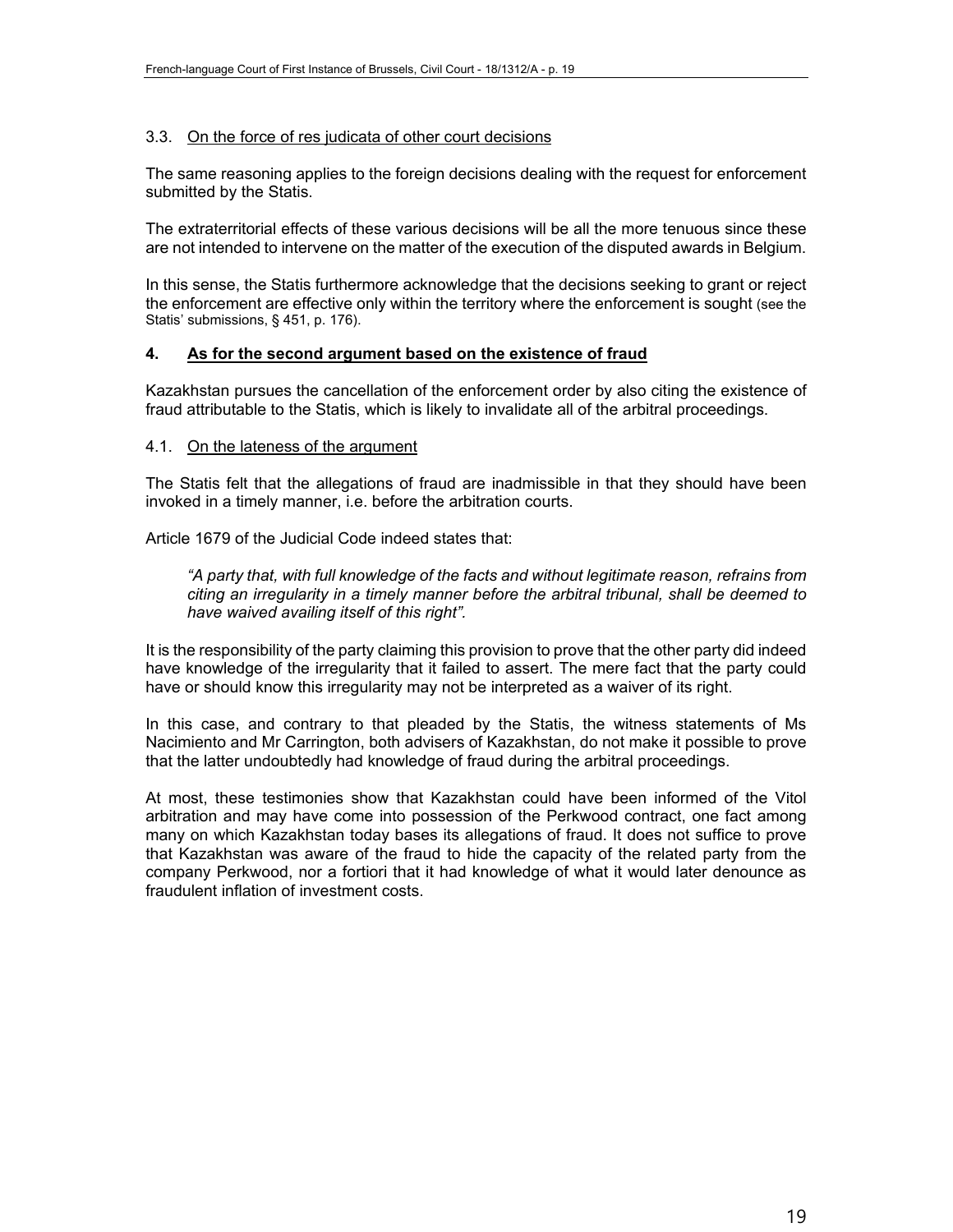The second argument is therefore not invoked late.

#### 4.2. On the force of res judicata of the ruling of 9 December 2016 by the Court of Svea (application)

In accordance with Article 1721, § 1, b) of the Judicial Code, the Belgian enforcement judge must ex officio verify the compatibility of the arbitral award with Belgian public order. It is not his duty to check the compatibility of the arbitral award with the public order of another country, albeit that of the place of arbitration. Conversely, no foreign judge before whom is brought a request for cancellation of an arbitral award or an application for enforcement can make a decision on the compliance of the award with Belgian public order.

In its ruling of 10 August 2018, the Court of Appeal of London pointed out that public order falls under the assessment of each jurisdiction and that the English judge was not bound by the assessment made by the Court of Svea on compliance with Swedish public order (exhibit 3.9, § 38, Statis' file).

As part of its examination of the argument of the existence of fraud, the Court of Svea itself pointed out that its control was limited to the compliance of the arbitral award with Swedish public order. Moreover, the Court specifies the notion of the scope of Swedish public order in these terms:

‐ *"in accordance with Article 33 (1) (2) of the ASA* (Swedish law on arbitration), *an award is invalid if it, or the manner in which it is made, is clearly incompatible with the basic principles of the Swedish legal system. Swedish law adopts a restrictive approach concerning the possibility to obtain the cancellation of an arbitral award in accordance with the abovementioned provision. The legislative history of the provision states that it only has the purpose of covering extremely complex cases and that, due to its narrow scope, it shall be applicable only very rarely, besides the fact that it covers cases where fundamental legal principles of a procedural nature on substance had been ignored (…)"* (exhibit 2.1., point 5.2.1., p. 32, Stati Group's file, free translation not contested);

‐ *"the awards based on false evidence do seem to be covered by the term public order"* (exhibit 2.1., point 5.2.1., p. 33, Stati Group's file, free translation not contested);

‐ *"the scope of the public order provision is very narrow and the legislature has also clearly been led to not introduce the provision in the Arbitration Law corresponding to the case review mechanism. In the opinion of the Court, there should therefore be no question of cancelling an award only because false evidence or false statements were presented while it is not clear that they have been directly material to the outcome (…). However, it is possible to consider situations where invoking a false statement may have an indirect effect on the tribunal during its examination of the dispute. However, given the narrow field of application and the restrictive nature that should exist when it is envisaged to open the way for a substantial new examination of the issue in dispute as part of a cancellation procedure, there should be no question, in the opinion of the Court, of enabling an indirect impact on the arbitral tribunal such that your award could be considered invalid other than where it is clear that this indirect influence had a decisive impact on the outcome of the case"* (exhibit 2.1., point 5.3.1., p. 36, Stati Group's file, free translation not contested).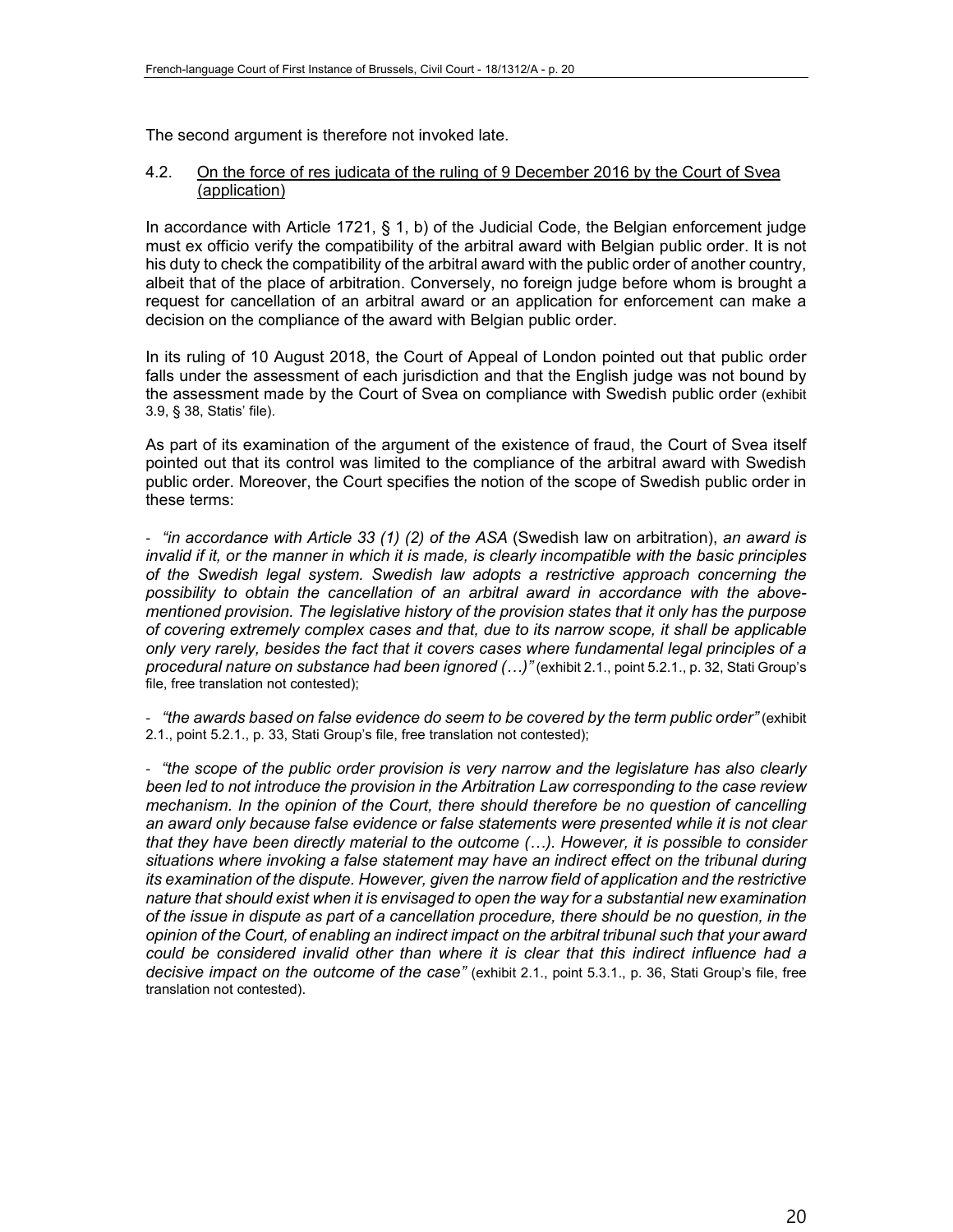Then, the Court of Svea accurately summarised that it "*finds that none of the circumstances invoked by Kazakhstan here, individually or as a whole, whether regarding the award, or the manner in which it was made, are clearly incompatible with the fundamental principles of Swedish law"* (exhibit 2.1., point 5.3.1., p. 37, Stati Group's file, free translation not disputed).

However, and as the High Court of London rightly notes in its ruling handed down on 6 June 2017 (exhibit 4.1, §§ 80 et seq, Statis' file), the Court of Svea did not rule on the existence of fraud vitiating the financial statements.

Indeed, the Court of Svea considered that:

- the evidence put forward by the Stati Group, considered to be fake by Kazakhstan, had no direct impact on the outcome of the arbitration, since the arbitral tribunal had based its decision on another element, namely the non-binding offer of KMG;
- KMP's indicative offer on its own was not false evidence, *"even if the potentially incorrect details of the amount invested in the LPG Plant through the annual reports of Tristan OU, KPM and TNG were among the factors that KMG took into account when calculating the offer amount. The allegedly false information in the annual reports is therefore not directly tied to the decision of the tribunal concerning the value of the LPG Plant"* (exhibit 2.1., point 5.3.1., p. 37, Statis' file, passage underlined by the tribunal);
- the possible concealment of certain information by the Stati Group is not cause for invalidity of the award with regard to the very narrow scope of the notion of Swedish public order.

It is therefore established that at no time did the Swedish decision rule on the question of the existence of fraud allegedly committed by the Statis.

The fact that Kazakhstan has presented before this court the same facts as those presented to the Court of Svea (see comparative table prepared by the Stati Group in their submissions, pp. 148– 149) and the same qualification of those aspects as fraudulent acts is not enough to conclude on an authority of res judicata, in the absence of the court authority's position on the accuracy of these facts and their correct qualification in law. In other words, while the issue of fraud was indeed submitted to the Swedish courts, it is nevertheless true that they did not rule on it.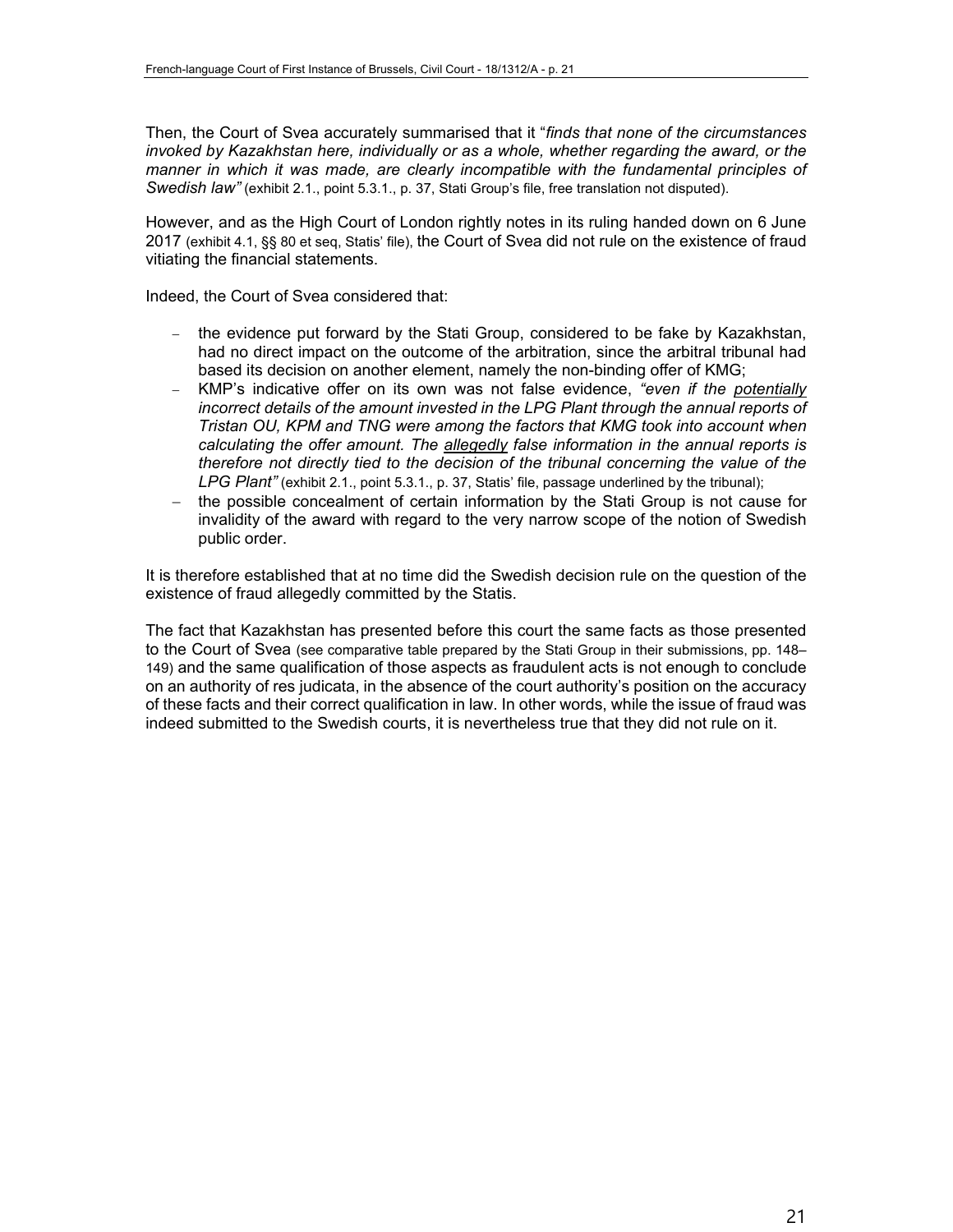The Statis also maintain that the Swedish decision allegedly ruled on the question of the causal link between the possible fraud and the outcome of the arbitration.

However, in the same manner that it could not control compliance with Belgian international public order, the Swedish Court could not rule on the Belgian concept of causal link. Whatever the similarities between the two national laws in the matter, it suffices to note that the Court of Svea used the concepts "direct" or "indirect effect", whether or not it has a "decisive effect" on the outcome of the award, and whose consequences differ from principles of causality under Belgian law.

Consequently, the force of res judicata of the ruling by the Court of Svea does not exempt this court from reviewing the award with regard to Belgian law, and more specifically Article 1721, § 1 a) ii) and (b) of the Judicial Code.

#### 4.3 On the basis of the second argument on conflict with public order

#### *a) definition of public order*

It is understood that when they appear among the conditions required for obtaining the enforcement of a foreign award, the words "public order" must be understood in the sense of "international public order"13.

Belgian international public order is defined by the Court of Cassation in terms of private international law as all the rules by which the legislator meant to devote a principle that it considers essential for moral, political or economic order and that, for this reason, must necessarily exclude the application in Belgium of any contrary or different rules of a foreign  $law<sup>14</sup>$ .

Finally, unlike Article 1717 § 3 b) iii) of the Judicial Code identifying fraud as being one of the causes of cancellation of an arbitral award, Article 1721, § 1 b) does not include fraud as a cause of withdrawal of an enforcement order.

However, it is neither disputed nor disputable that fraud could be involved in conflict with public order15.

<sup>13</sup> see E. KRINGS and L. MATRAY, "Le juge et l'arbitre [The judge and the arbitrator]", *R.D.I.D.C.*, 1982, p. 245.

<sup>14</sup> see Cass., 4 May 1950, *Pas.*, 1950, I, p. 624; and more recently Cass., 18 June 2007, *R.T.D.F.*, 2007/4, p. 1127–1130.

<sup>15</sup> see C. VERBRUGGEN, "6.3. Award Obtained by Fraud", in *Arbitration in Belgium. A practioner's guide,* Kluwer Law International, 2016, p. 482, no. 98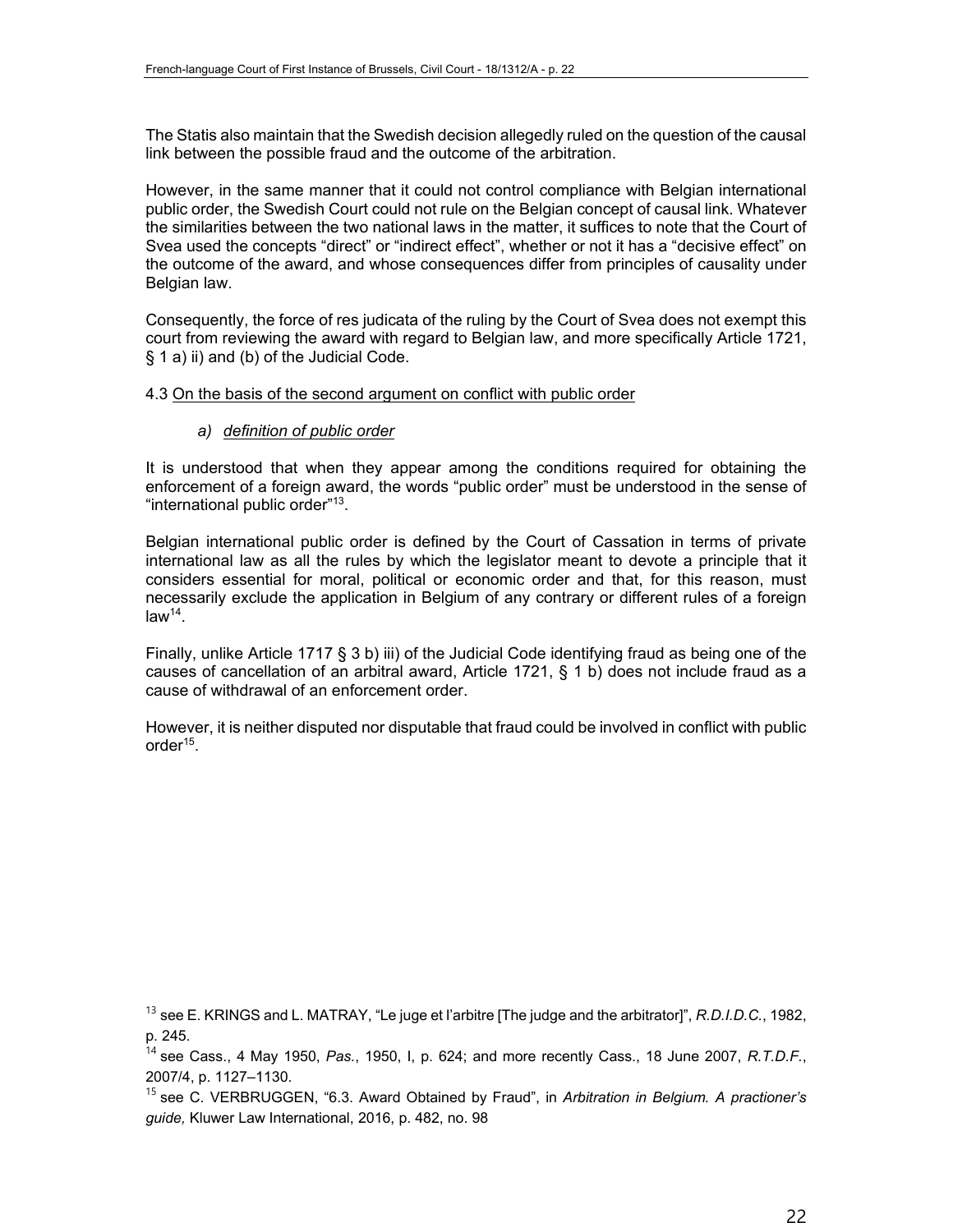#### *b) scope of controlling compliance with international public order by the enforcement judge*

The French Court of Cassation has chosen a restrictive approach under which the control of compatibility of an arbitral award with international public order by the cancellation judge should be limited to the obvious, effective concrete nature of the alleged violation<sup>16</sup>.

The ECJ meanwhile seems to have used an extensive approach by considering that:

*"The requirements relating to the effectiveness of the arbitral proceeding justify that the control of arbitral awards takes on a limited nature and that the cancellation of an award can be obtained only in exceptional cases (…)*

*However, the Court has already found that, to the extent that a national court must, according to its internal rules of procedure, grant a request for annulment of an arbitral award based on ignorance of the national rules of public order, it must also grant such a request based on the ignorance of EU rules of this type (…)*

*Given the foregoing, there is need to answer the question that arises that the directive must be interpreted in the sense that it implies that a national court, before which an action for annulment of an arbitral award is brought, assesses the nullity of the arbitration agreement and cancels this award on the grounds that said agreement contains an unfair clause, even*  though the consumer invoked this nullity not in the arbitral proceedings, but only in the appeal *for cancellation"17.* 

In Belgium, the Court of Cassation has not yet expressly ruled on the intensity of control of international public order by the judge for the cancellation of an international award or the enforcement judge.

By virtue of the principle of *de favor arbitrandum*, the interpretation of grounds for refusal of the enforcement must be restrictive and promote the flow of arbitral awards.

However, the restrictive interpretation of grounds for refusal of enforcement does not preclude an effective control of the effect of a foreign award on Belgian international public order. The efficacy of such control implies an understanding of elements of fact and law in order to verify the adequacy of the solution adopted by the arbiter with Belgian international public order<sup>18</sup>.

<sup>16</sup> see Cass., fr., 4 June 2008, case No. 06-15.360 available on Légifrance and in *Rev. arb.*, 2008, p. 473.

<sup>17</sup> ECJ 26 October 2006, *Elisa Maria Mostaza Claro v. Centra Movii Mitenium SL*, case C-168/05.

 $18$  see in this regard P. LEFEBVRE and M. SERVAIS, "vers une conception large de l'ordre public à l'instar de la portée qui lui est conférée dans le cadre de l'annulation de sentences arbitrales [towards a broad view of public order like the scope granted to it within the framework of cancellation of arbitral awards]", *b-Arbitra*, 2014/2, p. 333; B. HANOTIAU and O. CAPRASSE, "L'annulation des sentences arbitrales [The cancellation of arbitral awards]", J.T., 2004, p. 418.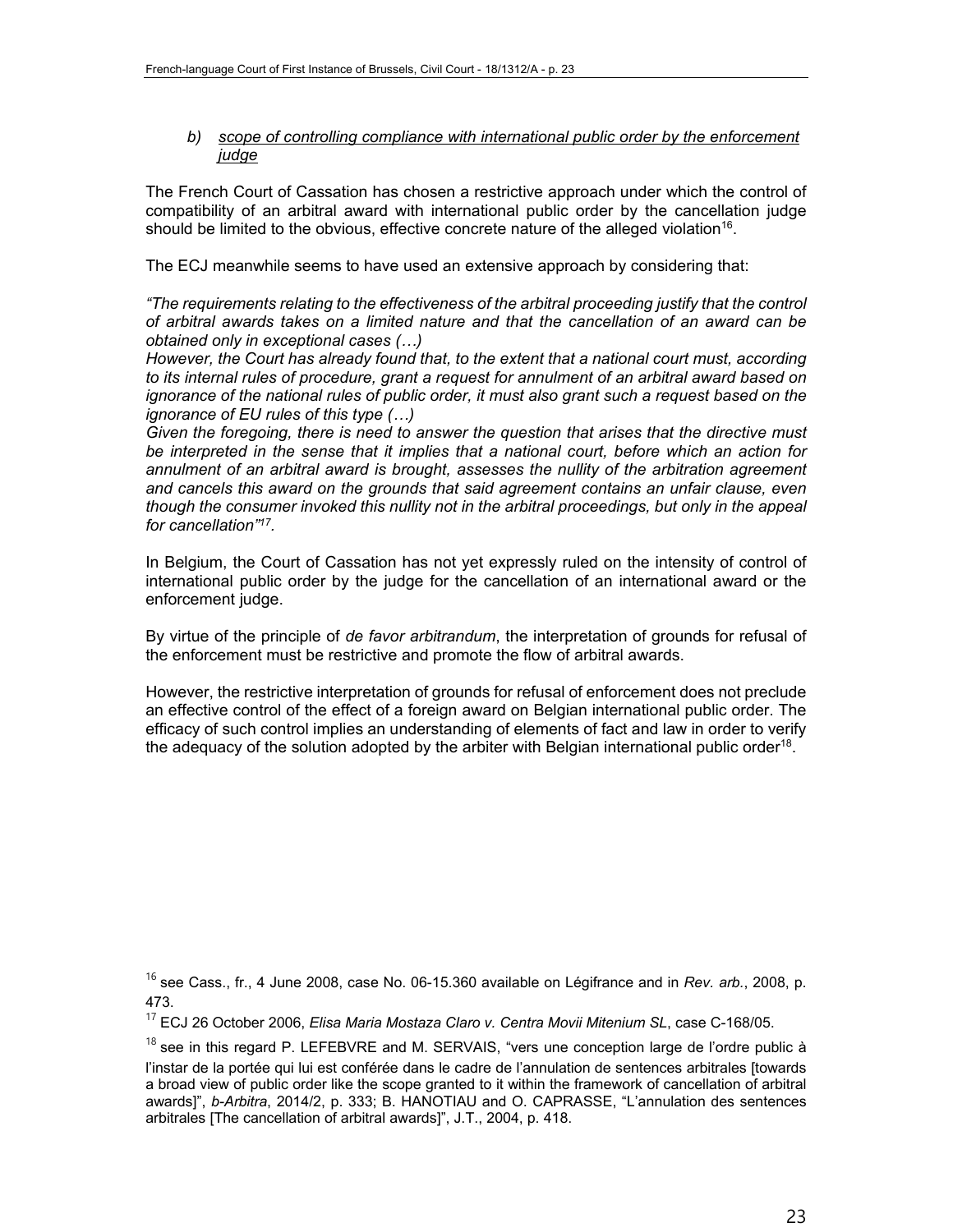Fraud precisely forms part of these elements of fact of which the enforcement judge may verify the existence without it being a matter of review on the merits of the award.

A full and unencumbered control of the existence of fraud is all the more justified since in arbitration matters there is no comparable recourse to the civil petition that allows for the withdrawal of court decisions handed down in force of res judicata as set out in Articles 1132 et seq. of the Judicial Code.

However, fraud cannot be considered a reason for rejection of enforcement unless it is established that it had an impact on the arbitral award. This review of the impact of the fraud on the award is justified by the fact that it is up to the enforcement judge to verify only if the execution of the award itself is contrary to Belgian international public order, and not to review the merits of the dispute subject to arbitration. Thus, *"even assuming that the award contains a breach of public order, it should not be cancelled if there is anything else that justifies the same end result in the dispute in question"19.* 

This requirement of causality between fraud and the outcome of the award is used to reconcile two requirements imposed on the enforcement judge: to ensure effective protection of public order of which he is the guardian, on the one hand, and not to proceed with a review on the merits of the award, on the other hand.

In addition, the *favor arbitrandum* requires the enforcement judge to also find that the fraud invoked has had a clear and certain impact on the award, or, in other words, that it is *"the decisive cause"20.* 

Furthermore, Article 1721, § 1, b) ii) of the Judicial Code provides that the court only refuses the enforceable declaration of an arbitral award if it feels that *"the execution of the award would be contrary to public order".* 

Contrary to what is claimed by Kazakhstan, it is therefore indeed the effect execution of the award in Belgium that must be analysed, and not the award itself.

Finally, the terms of Articles 1721, § 1, b) ii) above also imply taking into account the intensity of the links to the situation with the Belgian legal system<sup>21</sup>.

#### *c) application in this case*

In this case, Kazakhstan intends to denounce two types of fraud:

<sup>19</sup> B. HANOTIAU and O. CAPRASSE, *op. cit.*, p. 418.

<sup>&</sup>lt;sup>20</sup> G. KEUTGEN and A. DAL, *L'arbitrage en droit belge et international* [Arbitration in Belgian and international law], Volume I, Bruylant, 3<sup>rd</sup> ed., 2015, p. 549, No. 685.

 $21$  see in this regard R. JAFFERALI, "l'ordre public, de l'arbitrage international aux conflits de juridictions [public order, international arbitration in jurisdictional conflicts]", in *Liber amicorum Nadine Watté*, Bruylant, 2017, p. 326.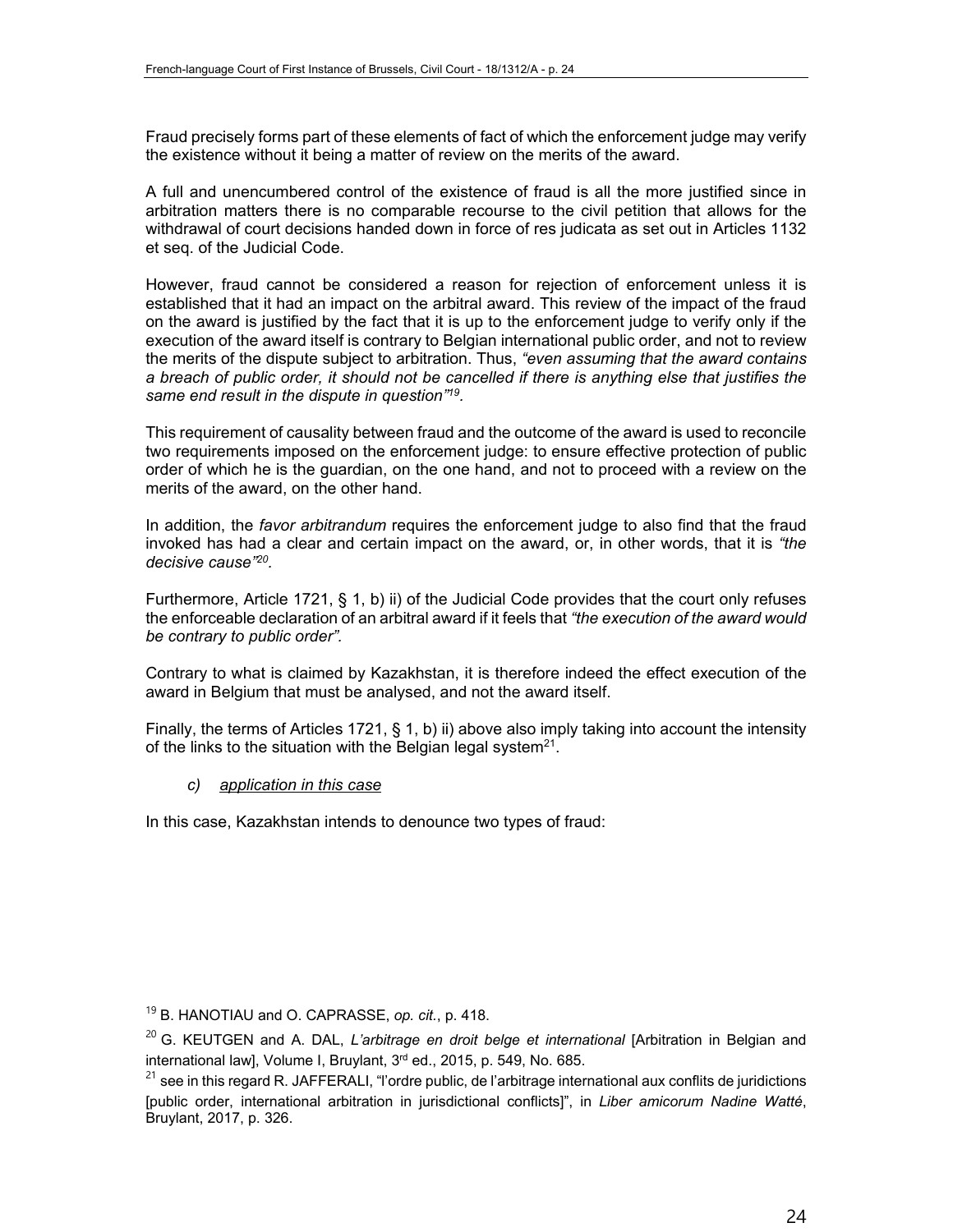- an initial series of fraud committed by the Statis that aims to inflate the investment costs for the construction of the LPG Plant;
- a second instance fraud that aims to inflate their damages through the conclusion of the Laren transaction.

The arbitral tribunal reiterated the terms of Article 13 (1) of the ECT, which covers the "compensation" aimed at compensating investors in the event of expropriation, and under which:

*"This compensation is equivalent to the fair market value of the expropriated investment at the time immediately preceding the expropriation or when the announcement of expropriation was formally known and affected the investment's value,* hereinafter referred to as the *'Valuation Date'*." (exhibit 1.1, arbitral award, § 1460, Statis' file).

This provision grants the arbitrator a broad power of assessment regarding the compensation's amount, this fair market value, which he determines in fairness.

When assessing the damages due for the LPG Plant, the arbitral tribunal first considered that "*the best source of assessment*" was the contemporary offers made by third parties who estimated the plant at USD 150 million on average "*not as salvage value, but for possible operation*". In doing so, the arbitral tribunal therefore favoured the fixed value determined on the basis of expected future profits. In this respect, it took the position of Kazakhstan for which neither the investment value nor the book value "*defined as the investment value minus accumulated amortisation*" were useful in assessing the fair market value (see the arbitral award, §§ 1724 and 1725).

The arbitral tribunal then maintained the amount included in the non-binding offer of KMG, considering "*this value as the best relative source of information*" (arbitral award, § 1747).

However, it is apparent from the exhibits filed that:

- the *due diligence* report prepared by the audit firm KPMG on 29 August 2008 indicates immediately and in the introduction that the audit does not provide any opinion or certification whatsoever over the 2006 and 2007 financial statements (exhibit 6.7.b, p. 2, Statis' file).
- the confidential Memorandum on Project Zenith distributed to potential buyers also and expressly issues any reservation regarding the validity, accuracy and completeness of the information provided, hence including on the 2006 and 2007 financial statements (exhibit 6.27, pp. 1 and 2, Statis' file).
- The non-binding offer of KMG indicates that it was based upon the Memorandum and "other publicly available information". The non-binding offer also specifies that failing sufficient information, the purchase value of the LPG Plant was calculated according to a combination of two valuation methods: the comparative method and the historical cost method (exhibit 6.20, p. 1076, Statis' file).The Memorandum was thus only one source among others used for the assessment of the LPG Plant integrated into the overall non-binding offer, while the investment cost method was not the sole basis for the assessment of the purchase value of the LPG Plant used by KMG.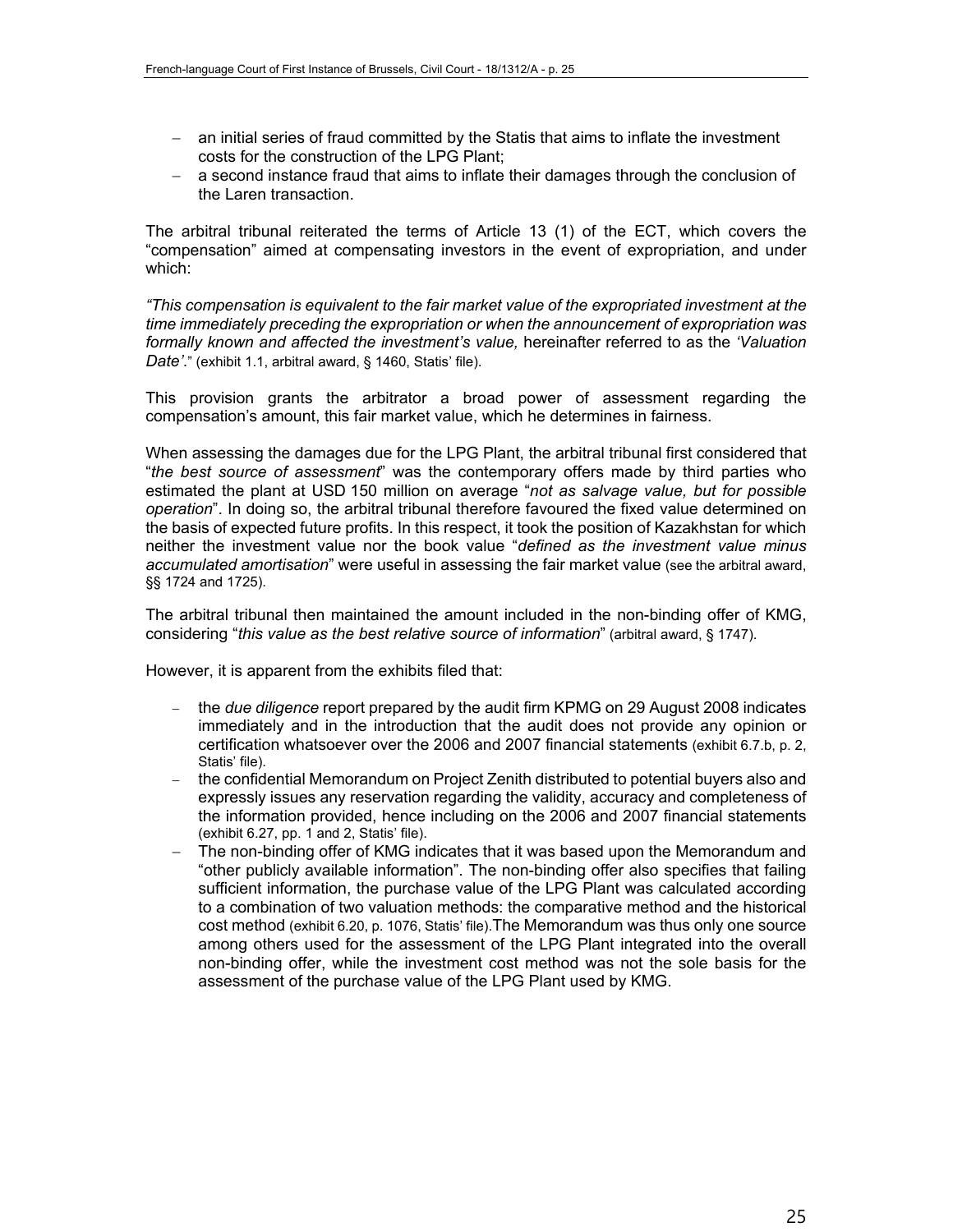The arbitral tribunal ruled, in fairness, taking into account both the non-binding offers of third parties based on expected future income and on KMG's non-binding offer, itself based partially on the Memorandum, which is perfectly explicit on its own limits.

In addition, the fair market value of the LPG Plant has been set by the arbitral tribunal at USD 199,000,000, while the Statis requested compensation valued at USD 329,077,000, in other words the investment costs that they assessed at USD 245,000,000 plus the future value above the cost.

Contrary to what is claimed by Kazakhstan, the mere fact that the arbitral tribunal took note of the position of the Statis that they had invested USD 245,000,000 for the LPG Plant does not suffice to determine that this element will have been critically important in assessing the damage while on the contrary, the arbitral tribunal has expressly indicated that the bids submitted by third parties, calculated on the basis of any future use, represented the best source of assessment.

In these circumstances, it has not been established that the arbitral tribunal would have taken into account the investment costs to determine the fair market value of the LPG Plant.

In this sense, the Court of Svea furthermore considered that "*the allegedly false information in the annual reports are thus not directly related to the court's decision concerning the value of the LPG Plant"* (exhibit 2.1., p. 37, Statis' file, free translation not contested).

In other words, Kazakhstan has not submitted evidence of the determining causal link between the allegedly fictitious inflation of the 2006 and 2007 financial statements and the amount of the damage as maintained in fairness by the arbitral tribunal.

As for fraud deduced from the Laren transaction, Kazakhstan maintains that the Statis have deceived the arbitral tribunal by asserting that:

- $-$  the company Laren was not a related party;
- $-$  the lack of funds was due to Kazakhstan's shares;
- $-$  the opportuneness of concluding a loan at 15% with Crédit Suisse had been lost because of Kazakhstan's share, while an internal note from the Statis' financial advisors would determine that they decided, voluntarily, to give up a loan at a real rate of 44.7%.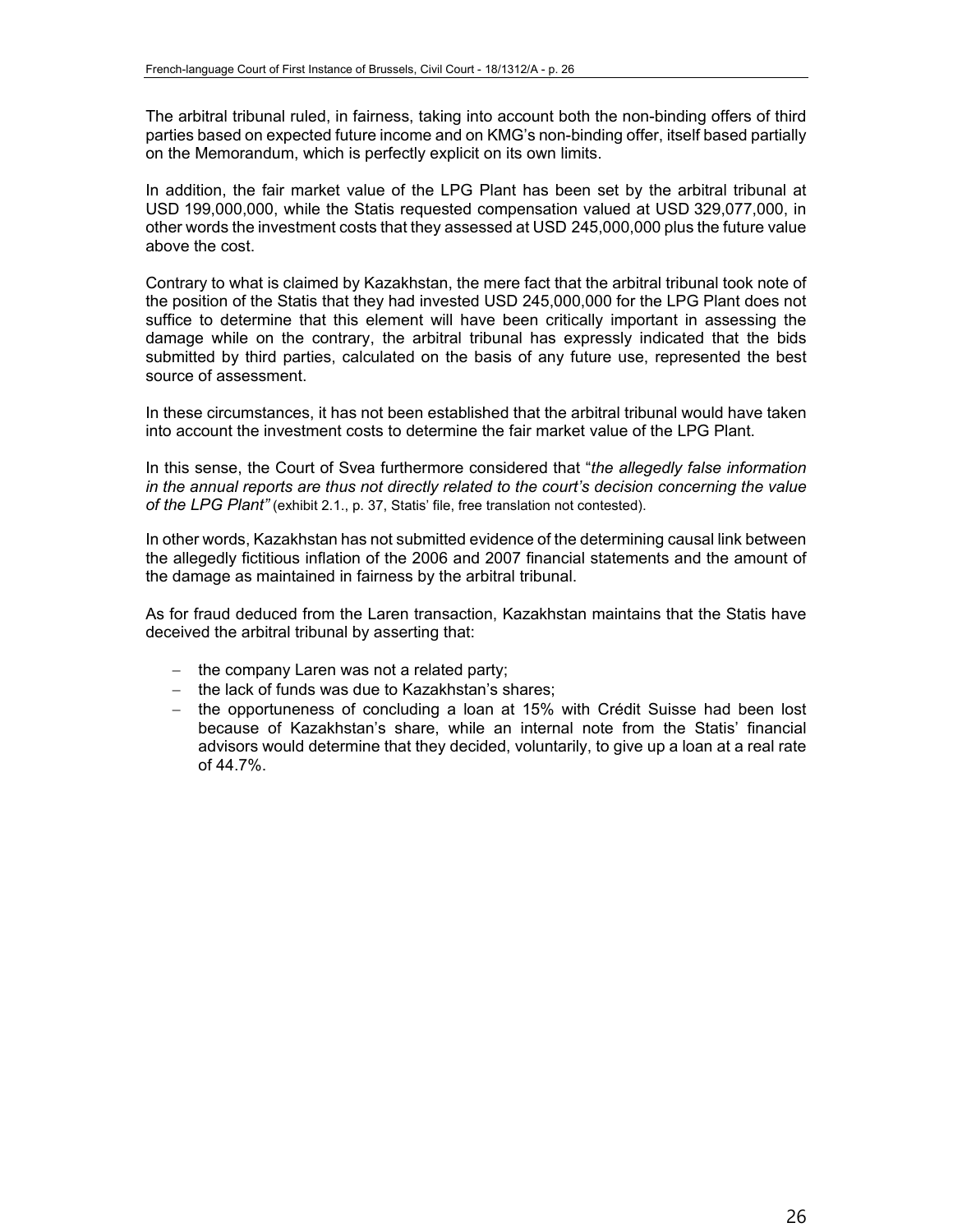The arbitral tribunal considered in connection with the Laren transaction that:

*"1413. In addition, the Court is not convinced by the Defendant's argument according to which the Claimants did not prove that the MERM's shares caused the refusal of the loan agreement from Crédit Suisse. Moody's and Fitch confirmed that the MERM's shares against KPM and TNG raised concerns as to the ability of the companies to pay their existing debt. The Tribunal agrees with the Claimants that it would have been surprising for them if a lender granted new financing without that disputes between the Claimants' and the Kazakh government having been resolved.*

*1414. It is clear that, even before the trial of Mr Cornegruta, the relentless barrage of inspection and, possibly, the charges against most of the senior executives of KPM, when they are taken into consideration with these asset seizures made before the trial of 30 April 2009, have handicapped the Claimant companies.*

*1415. The Parties agree, as does the Tribunal, that the Claimants were only able to face the storm of summer 2009 thanks to obtaining financing through the Laren loan. (…). The Parties agree, as does the Tribunal, that the terms of the Laren loan were disastrous for the Claimants. (…). In addition, the Parties agree, as does the Tribunal, that if the Claimants had obtained financing with Credit Suisse in December 2008, they would not have needed to rely on other lenders in June 2009. (…). The Parties contest the fact that the Defendant's actions pushed the Claimants to take out the Laren Loan. The Tribunal considers that the Laren loan, with its onerous terms, was taken out in June 2009 as KPM and TNG had to secure these funds and that the Defendant's actions prevented them from doing so sooner. In June 2009, ordinary lenders would not have granted a loan to these companies under commercial terms. Although the Claimants negotiated as much as they could, the cumulative effect of the avalanche of inspections and the public revelation, made in December 2008, of allegations of fraud and falsification committed in connection with the transfer of Terra Raf, as mentioned above, resulted in significant downgrades by the ratings agencies Moody's and Fitch. While the global economic crisis affected these companies at the end of 2008 and the beginning of 2009, the concerted and aggressive actions of the State, including the inspections, criminal charges and seizure of assets, even before the Mr Cornegruta trial in August and in December 2009, forced the Claimants to accept the "appalling" Laren loan.*

*1417. In addition, the Court notes that, despite TNG's obvious attempts to meet Kazakhstan's demands, the State never responded to TNG's requests of 24 and 25 March 2009, requests that the State had required. Therefore, the claim alleged of Kazakhstan concerning the preemptive rights of first refusal was also persisted for the following two years. This was undoubtedly a shadow over the property rights of Terra Raf, which created persistent difficulties for the Claimants"* (arbitral award, p. 320).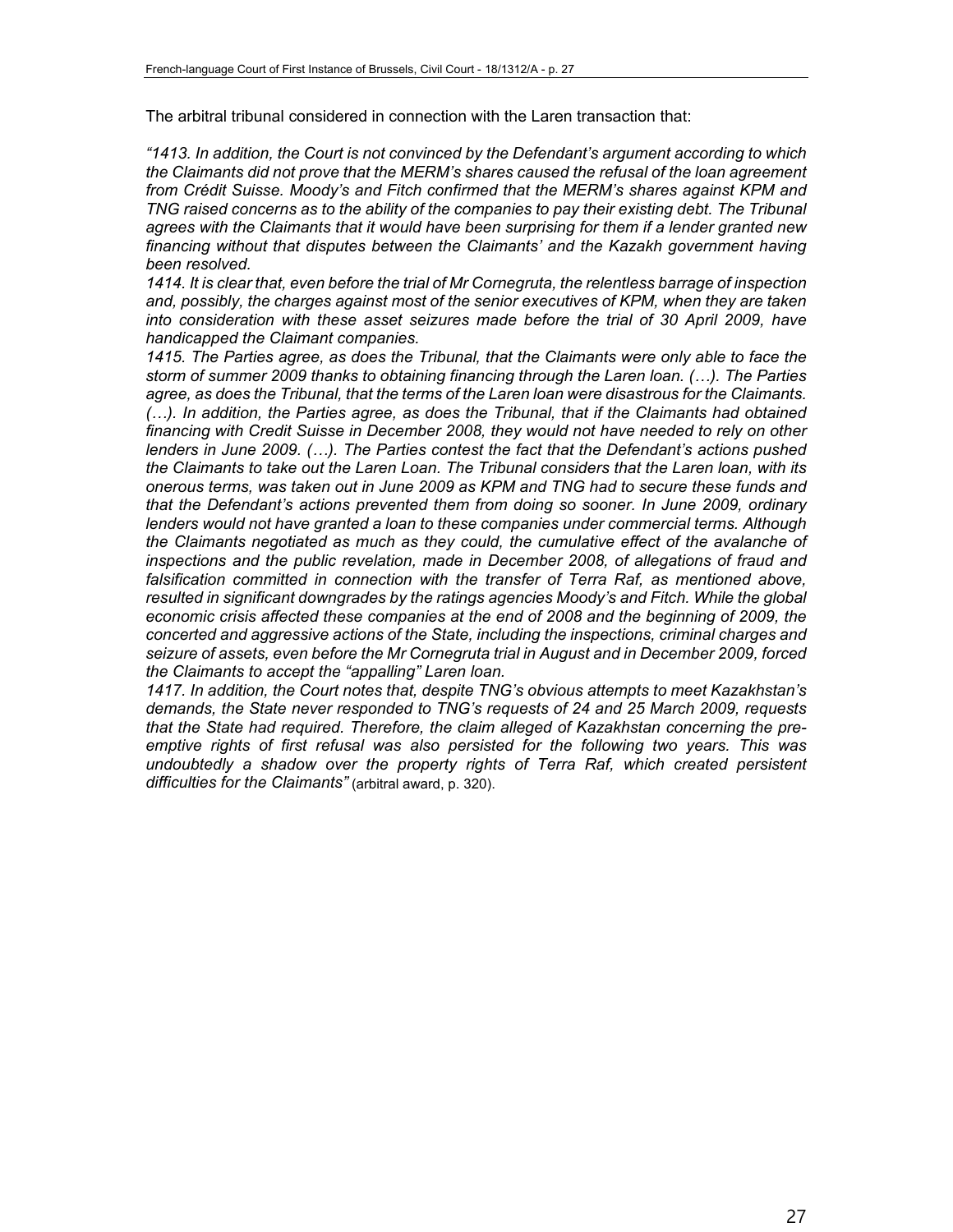In challenging the consequences of its actions on the conclusion of the Laren transaction, Kazakhstan is actually going back to the dispute's merits, as ruled on by the arbitral tribunal, and to which it is not the duty of the enforcement judge to return.

Concerning the capacity of party related to the company Laren, the arbitral tribunal duly noted the contrary positions of the parties (see for the Statis, exhibit 8.34 of Kazakhstan's file, submissions in the arbitration, § 354, and for Kazakhstan, the arbitral award, § 1349), without, however, considering that this justified dismissing the damage resulting from this transaction. The arbitral tribunal had therefore not been misled as to this element, which was subject to adversarial debate.

Furthermore, the court states that the internal note invoked by Kazakhstan specifically indicates that the rate proposed by Crédit Suisse was 15%, that the real interest rate of 44.7% took into account all transaction costs and that this loan had to be given up in particular due to the constraints and the uncertain environment in which the Statis found themselves (see exhibit 8.19.b, Kazakhstan's file). Therefore, there is also no reason to consider that the arbitral tribunal would have been misled as to the rate proposed by Crédit Suisse and the causes for waiving this loan.

Finally, the arbitral tribunal considered that Kazakhstan's shares were in causal link with the lack of liquidity of the Statis, without considering, however, that these were the exclusive cause thereof. This impact, even partial, of Kazakhstan's shares on the Statis' liquidity issues sufficed, in the arbitral tribunal's opinion, to incur the liability of Kazakhstan.

Therefore, the fact that the Statis are themselves partially responsible for their liquidity problems does not change anything with regard to the arbitral tribunal's assessment.

Ultimately, Kazakhstan has failed to demonstrate that the arbitral tribunal would have been misled as to the causes of the Laren transaction, nor that this alleged deception would have affected the award's outcome.

It results from the preceding developments that Kazakhstan has not provided proof that the acts of fraud invoked had a clear and certain impact on the award's outcome, or, in other words, that they are "*the decisive cause*".

Consequently, Kazakhstan has also not established in what way the alleged acts of fraud may have had the effect of rendering the recognition or execution of the arbitral award contrary to Belgian international public order.

The lack of causal link between the alleged acts of fraud and the infringement of Belgian international public order is again reinforced by the tenuous, even non-existent nature of the link between the situation and the Belgian legal system.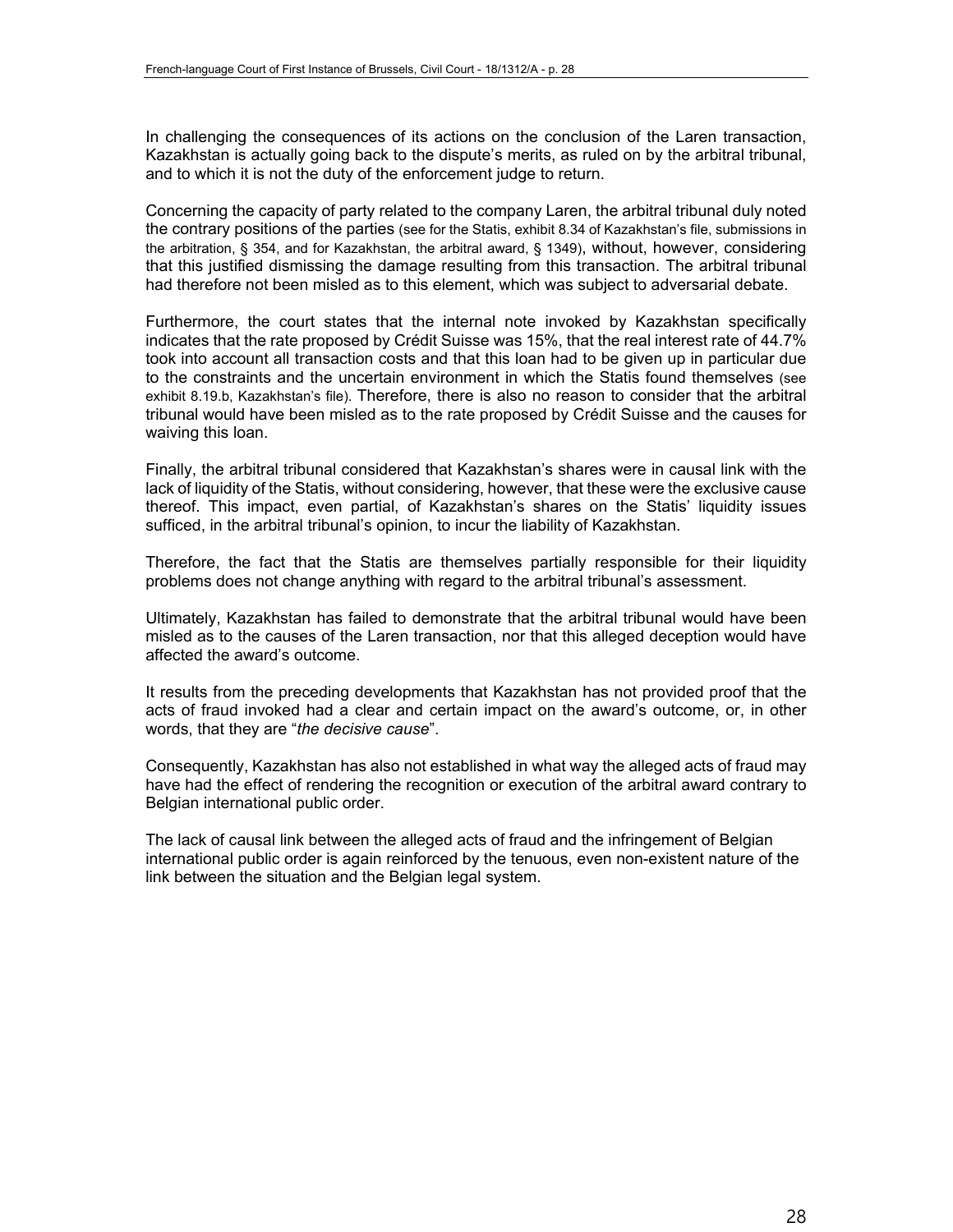Indeed, it is a dispute between a State, Kazakhstan, and Moldovan investors expropriated of their facilities in Kazakhstan, which was settled by a Swedish arbitral tribunal pursuant to foreign laws and not Belgian law, and subject to the control of Swedish courts.

The reason deduced from Article 1721, § 1, b) of the Judicial Code is not met.

#### 4.4. On the basis of the second argument on the impossibility for the party against whom the award is pronounced to assert their rights

Kazakhstan also reproaches the Statis for having prevented it from contesting before the arbitral tribunal the investment costs of the LPG Plant by concealing their relationship with the companies Azalia and Perkwood.

Article 1721, § 1, a) ii) of the Judicial Code provides that the tribunal does not refuse the enforcement declaration of an arbitral award at the request of the party against whom it is invoked, if said party provides proof "*that it was impossible for it to do so for another reason than asserting its rights; in such cases, it cannot, however, refuse (…) the enforcement declaration or the arbitral award if it is established that the irregularity has not had an impact on the arbitral award*".

Kazakhstan maintains that if it was aware of the fraud that it denounces today during the arbitral proceedings, the debate on the cost of the LPG Plant would have been completely different.

As developed above, the causal link between the alleged fraud and the outcome of the arbitral award is missing, so that its reason for rejection of the enforcement is no longer acceptable.

The second argument will therefore be rejected.

#### **5. As for the third argument on the unlawfulness of the arbitral proceedings**

Kazakhstan is pursuing the invalidation of the enforcement order by citing the unlawfulness of the appointment of an arbitrator by default and in its name and non-compliance with the threemonth waiting period prescribed by Article 26 § 2 of the ECT.

#### 5.1. On the breach of the compulsory waiting period ("*cooling off period*")

Kazakhstan considers that the three-month waiting period prescribed by Article 26 § 2 of the ECT has not been observed so that the dispute was not validly brought before the arbitral tribunal.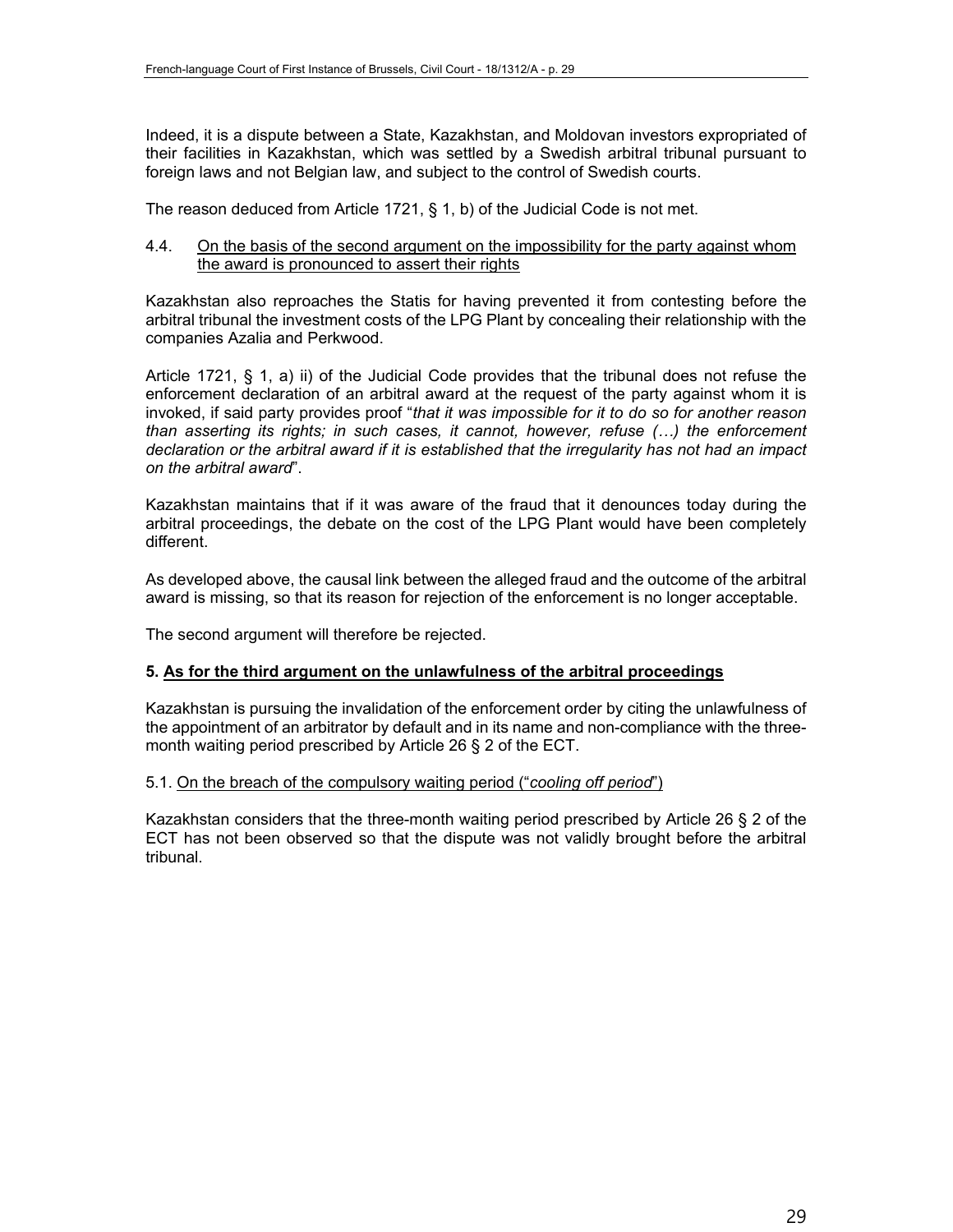On the substance, the Statis for their part maintain in particular that the arbitral proceedings were suspended for three months at the request of Kazakhstan in order to authorise the negotiations provided for in the aforementioned Article 26 and thus to rectify this irregularity.

Primarily, the Statis invoke the force of res judicata of the ruling by the Court of Svea to plead the inadmissibility of the argument.

In addition to the principles set out above in point 3.2., there is cause to recall that to delimit res judicata benefiting from this authority, we need to *"compare what was previously judged on a point in dispute with what is currently submitted to the judge, the comparison bearing both on the facts and on the rule of law applied to these; in one word, it is necessary to consider whether the new claim may be admitted without destroying the benefit of the earlier decision"22.* 

In its ruling of 9 December 2016, the Court of Svea ruled on the issue of respecting the mandatory cooling off period and referral to the arbitral tribunal, considering that Article 26 § 2 of the ECT could not be interpreted as setting a condition that must be met for matter to be validly brought before the arbitral tribunal. The Court also noted that the purpose of Article 26 § 2 of the ECT could also be achieved if the arbitral tribunal decided, as it has done in this dispute, to suspend the proceedings for a certain period to allow the parties to negotiate.

It should therefore be noted that, given that the same facts were brought before it as before the Swedish Court, namely the non-compliance by the Statis with the mandatory cooling off period and its impact on the validity of the referral to the arbitral tribunal, this court is required to interpret the same legal standard as that submitted to the Court of Svea, namely Article 26 § 2 of the ECT, and to apply it to these same facts.

Therefore, this court could not again settle the issue of respecting the mandatory cooling off period and its impact on the referral to the arbitral tribunal without disregarding the force of res judicata of the ruling by the Court of Svea.

In that it refers to non-compliance with the three-month waiting period pursuant to Article 26 § 2 of the ECT, the argument is therefore inadmissible.

#### 5.2. On the unlawful appointment of an arbitrator by default

Kazakhstan considers that the default appointment of Professor Lebedev was unlawful such that the enforcement should be refused in accordance with Article 1721,  $\S$  1, a) i) (invalid arbitration agreement), ii) (lack of information on the appointment of an arbitrator or the arbitration proceedings), iii) (dispute not covered by the arbitration agreement) and v) (formation of the arbitration court or arbitral proceedings does not comply with the parties' agreement) and b) ii) (breach of public order) of the Judicial Code.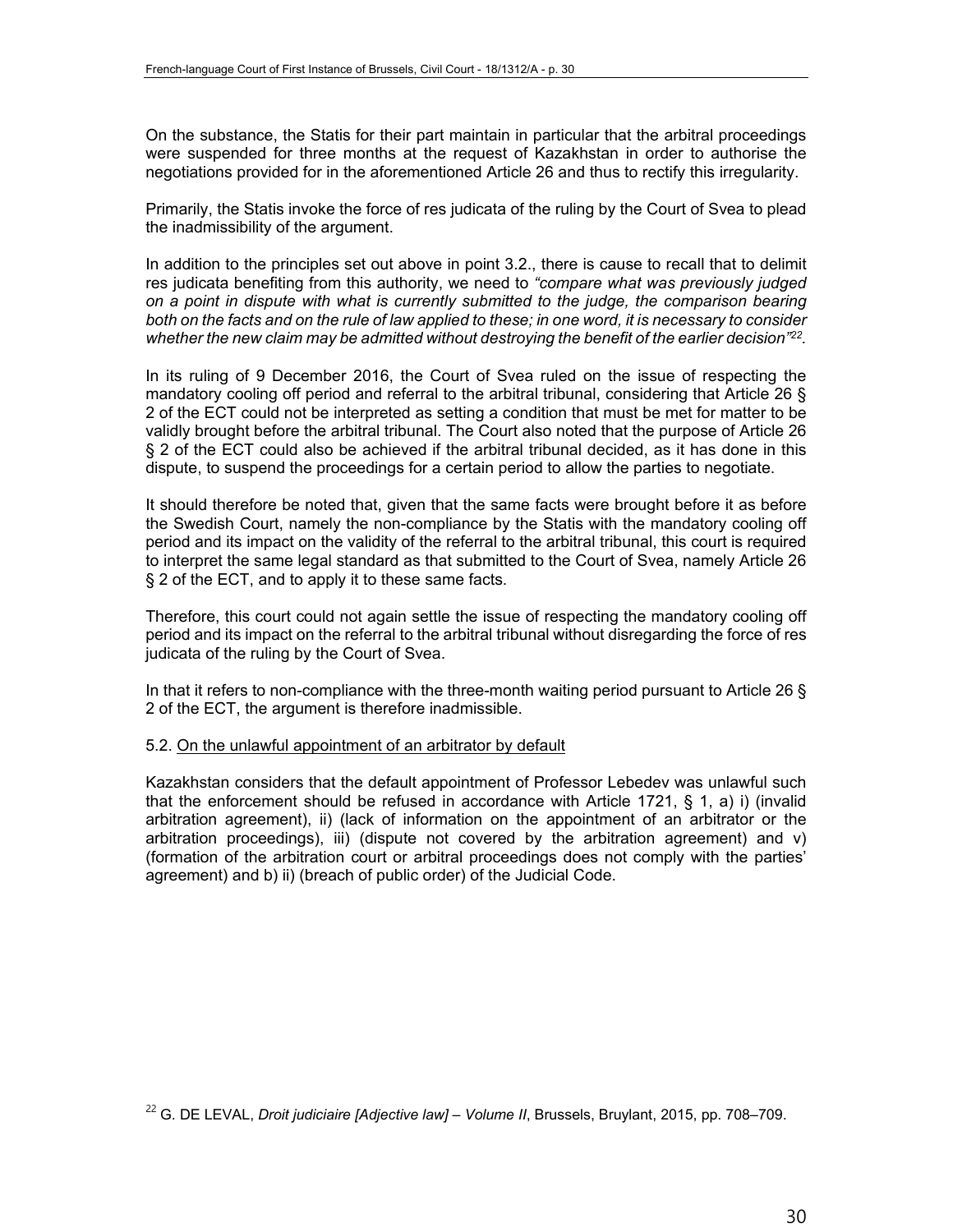In its ruling of 9 December 2016, the Court of Svea ruled on the compliance by the arbitral tribunal with the Rules of the SCC by considering that:

*"it can thus be seen from the inquiry that Kazakhstan has had a chance to respond to the arbitration request of the Investors and that it was possible for Kazakhstan to appoint an arbitrator. However, neither the instructions, nor the reminder explicitly stated that an arbitrator should be appointed by Kazakhstan. The question is knowing whether Kazakhstan was thus deprived of its right to appoint an arbitrator.*

*(...)*

*In the opinion of the Court, it is useful to note that, in the instructions in question, reference was made to Article 5 of the Rules of the SCC, which were also attached. In accordance with Article 5, the defendant must, where applicable, indicate the name and address of the arbitrator appointed by it in its declaration. In the arbitration request, the Investors requested that the tribunal would be composed of three members and it follows from Article 12 of the Rules of the SCC that the tribunal should consist of three members, unless the parties have agreed otherwise and if the SCC decides that the dispute should be decided by a sole arbitrator. In this case, the SCC had not made any decision of this kind. Through instructions and additional documents that were attached, Kazakhstan received sufficiently clear information, in the opinion of the Court, according to which the arbitral tribunal would be composed of three members and Kazakhstan would have an opportunity to appoint one of them.*

*Kazakhstan also objected that the response time to the SCC was too short and that it was difficult to understand the SCC's documents because they were written in English. Concerning the period's length, the Court noted that this cannot be considered as unacceptably short, even in an international perspective. In addition, the fact that Kazakhstan never contacted the SCC to request an extension of the deadline is of particular importance to assess the language and deadline issues. The first instructions contained the names, email addresses and direct international telephone numbers of the officials responsible for the matter. It also emerges from the Rules of the SCC that it is possible for a party to obtain a deadline extension. In this regard, it is also important to take into account the fact that Kazakhstan had previously been party to procedures conducted by the SCC in English.*

*With respect to the question that Kazakhstan never had an opportunity to comment on the SCC's proposal according to which Sergei Lebedev should be appointed as arbitrator on behalf of Kazakhstan, we can note that the Rules of the SCC do not contain any provision allowing such a comment.*

*(...)*

*In the context of the arbitration agreement, it was decided that the SCC's rule applied to the proceedings, including the appointment of the arbitrators.*

*(...)*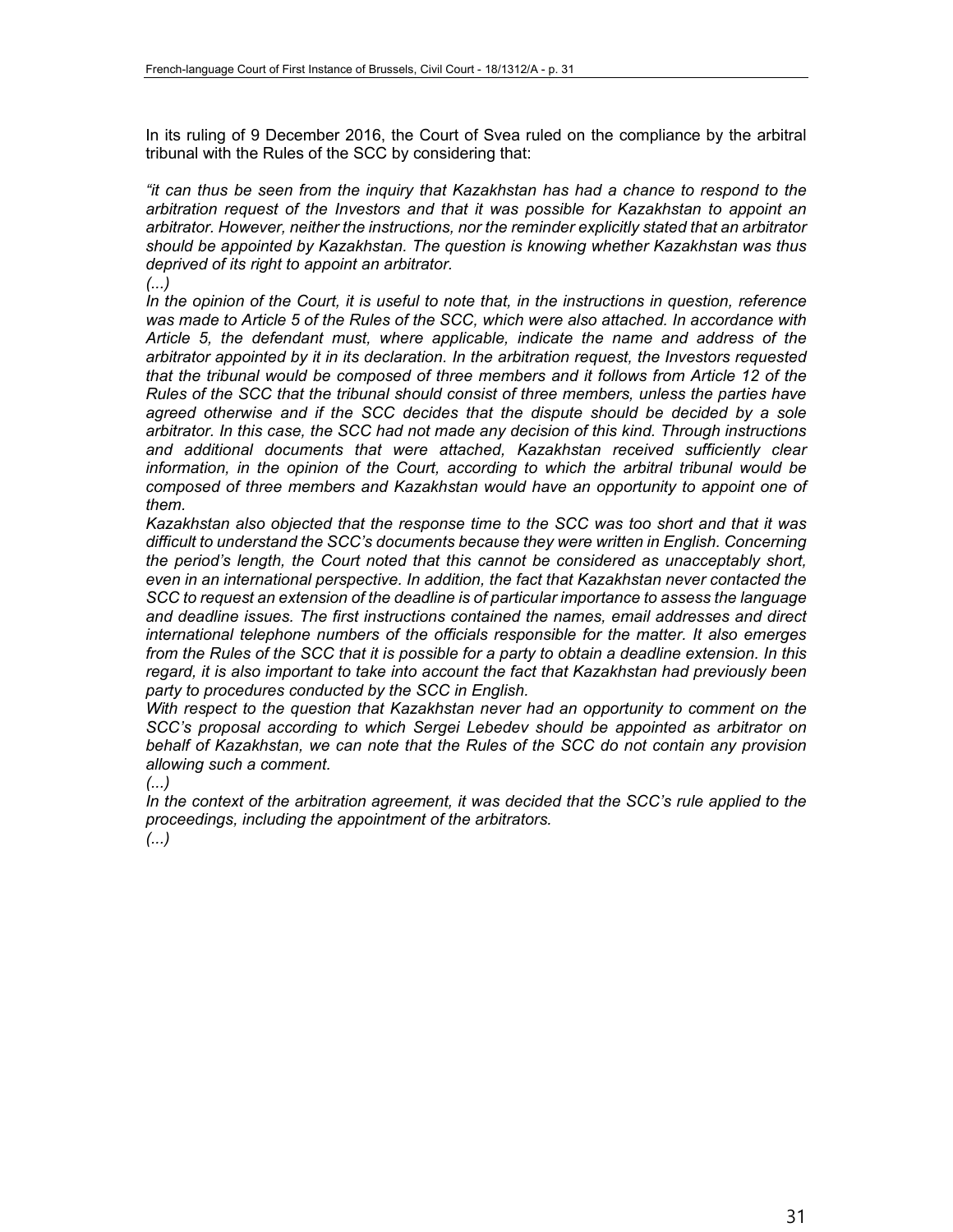Paragraph 3 of Article 13, which regulates the event that the tribunal shall be composed of *several members, is of particular interest. The provision stipulates that 'when a party does not appoint an arbitrator within the stipulated deadline, the board must appoint one'. However, no mention is made of the deadline to do this.*

*Article 13 also contains provisions governing what must be taken into account when the SCC appoints an arbitrator, such as language and nationality. As indicated above, on the other hand, there's nothing that says that the party should also have the opportunity to comment on who should be appointed when the SCC appoints an arbitrator on its behalf. What emerged during the course of the investigation into the administration of the SCC does not show, in the opinion of the Court, that, as regards the Rules of the SCC or the Law on arbitration, that a procedural error was committed when opening the arbitration and when Sergei Lebedev was appointed. Therefore, the principle according to which the parties should benefit from equal treatment can also not be deemed to have been violated, in particular in view of the fact that Kazakhstan received all the relevant documents and sufficient deadline to make comments".*

Given the force of res judicata of the Swedish decision, the tribunal is bound by the position of the Court of Svea concluding in this case on compliance with the Rules of the SCC by the arbitral tribunal.

The tribunal then notes that the proceedings as prescribed by the Rules of the SCC are not contrary to the fundamental procedural principles of the Belgian legal system.

Insofar as it is thus ruled that the Rules of the SCC were applicable to the arbitration and were complied with, no grounds for refusal of the enforcement referred to in Article 1721, § 1 a) i), iii) and v) of the Judicial Code are admissible.

Furthermore, it is apparent from the filed exhibits that at the latest on 11 August 2010, the date of receipt by the relevant department in the Kazakh administration of the letter from the SCC dated 5 August 2010, Kazakhstan was informed of the Statis' choice for a tribunal to be composed of three arbitrators and the need for the Republic to choose its own arbitrator.

Indeed, the request for arbitration communicated by the SCC indicated the Statis' wish to use a tribunal composed of three arbitrators and the recourse, where applicable, to appoint an arbitrator by default for Kazakhstan in accordance with Article 13 (3) of the Arbitration Rules of the SCC.

The SCC's letter transmitting this request also made express reference to Article 5 of the Arbitration Rules, which provides that:

*"(1) The Secretariat shall send a copy of the Request for Arbitration and attached documents*  to the Defendant. The Secretariat shall set a period during which the Defendant must submit *a Response to the Institute of the SCC. The Response must contain:*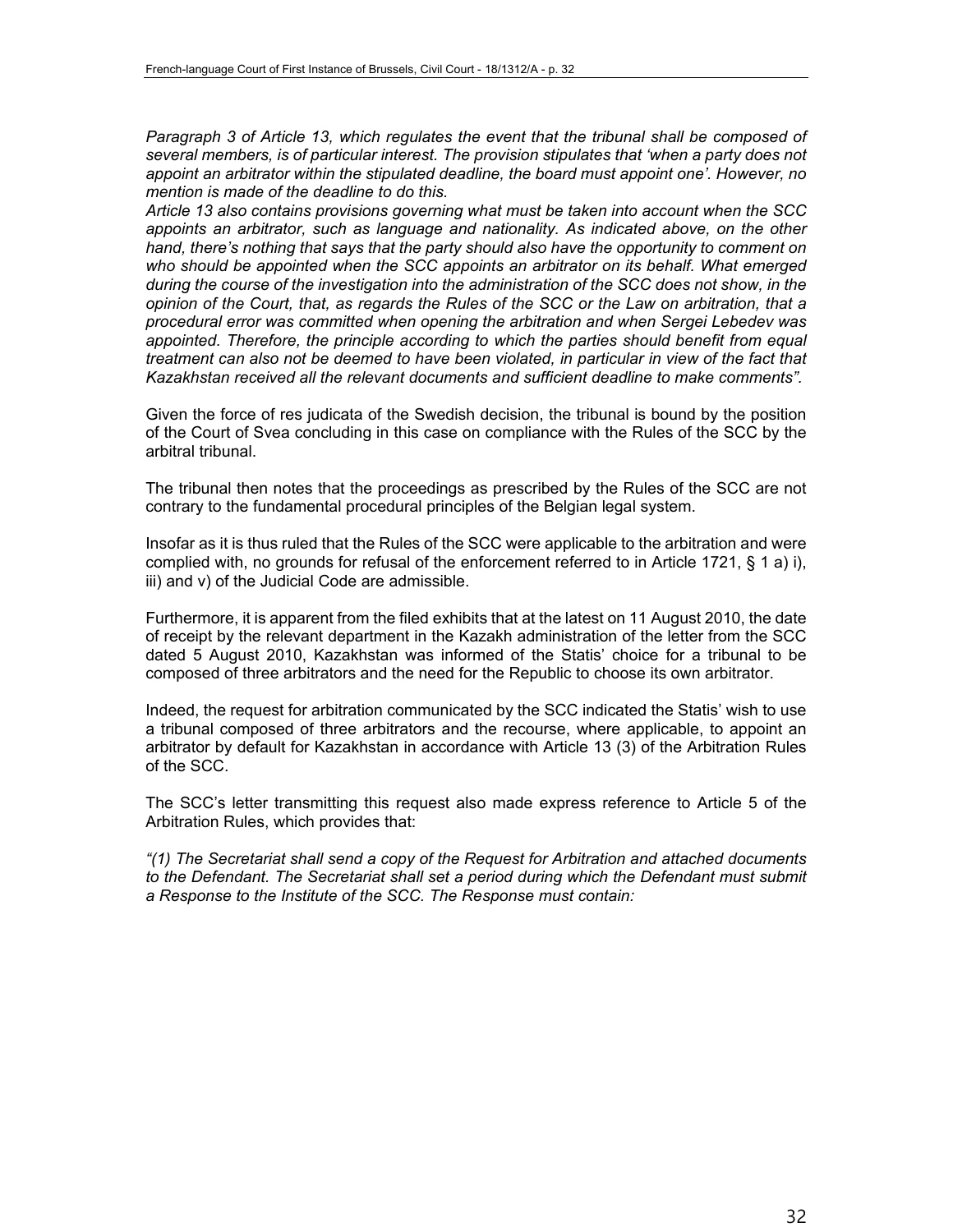- *(i) any objection as to the existence, validity or applicability of the arbitration agreement; however, if the Defendant does not raise any objections, it may nevertheless raise such objections later at any time until the filing of the pleadings in defence;*
- *(ii) an acceptance or dispute of the request's subject contained in the arbitration request;*
- *(iii) a preliminary statement of possible counter-claims or requests for compensation;*
- *(iv) any comments on the number of arbitrators and the seat of arbitration; and*
- *(v) where applicable, the name, address, telephone number, fax number and email address of the arbitrator appointed by the Defendant.*

*(2) The Secretariat will send the Response to the Claimant. The Claimant will be able to submit comments on the Response.*

*(3) If the Defendant does not submit a Response, this does not prevent the arbitration from taking place"* (exhibit 1.30, Statis' file).

It is therefore established that Kazakhstan had knowledge of the specific aspects of the response that it was supposed to provide in such letters, including on the composition of the arbitral tribunal and the arbitrator's name that it wished to appoint.

The reason for refusal of enforcement taken from Article 1721, § 1, a) ii) of the Judicial Code is therefore not established.

Finally, Kazakhstan asserted that its defence rights were not respected by the SCC.

Again, the force of res judicata of the Swedish decision does not allow the tribunal to return to how the SCC has applied its rules. It suffices to note that the Court of Svea considered that the SCC had respected the latter and that "*the principle according to which the parties should benefit from equal treatment can also not be deemed to have been violated, in particular in view of the fact that Kazakhstan received all the relevant documents and sufficient deadline to make comments*" (exhibit 2.1, Statis' file, p. 47).

For the surplus, although we can admit that respecting the defence's rights is included in Belgian procedural public order, it should be noted that in this case, the defence rights of Kazakhstan were not flouted.

In fact, nearly four months after the first request from the SCC and after four notifications from the latter, Kazakhstan has, for the first time, challenged the appointment of Professor Lebedev, without, however, offering a name for a substitute arbitrator. The SCC examined these observations and dismissed Kazakhstan's objection after having considered that "*no reason for recusal of Professor Sergei N. Lebedev was found*" (exhibit 1.22, Statis' file).